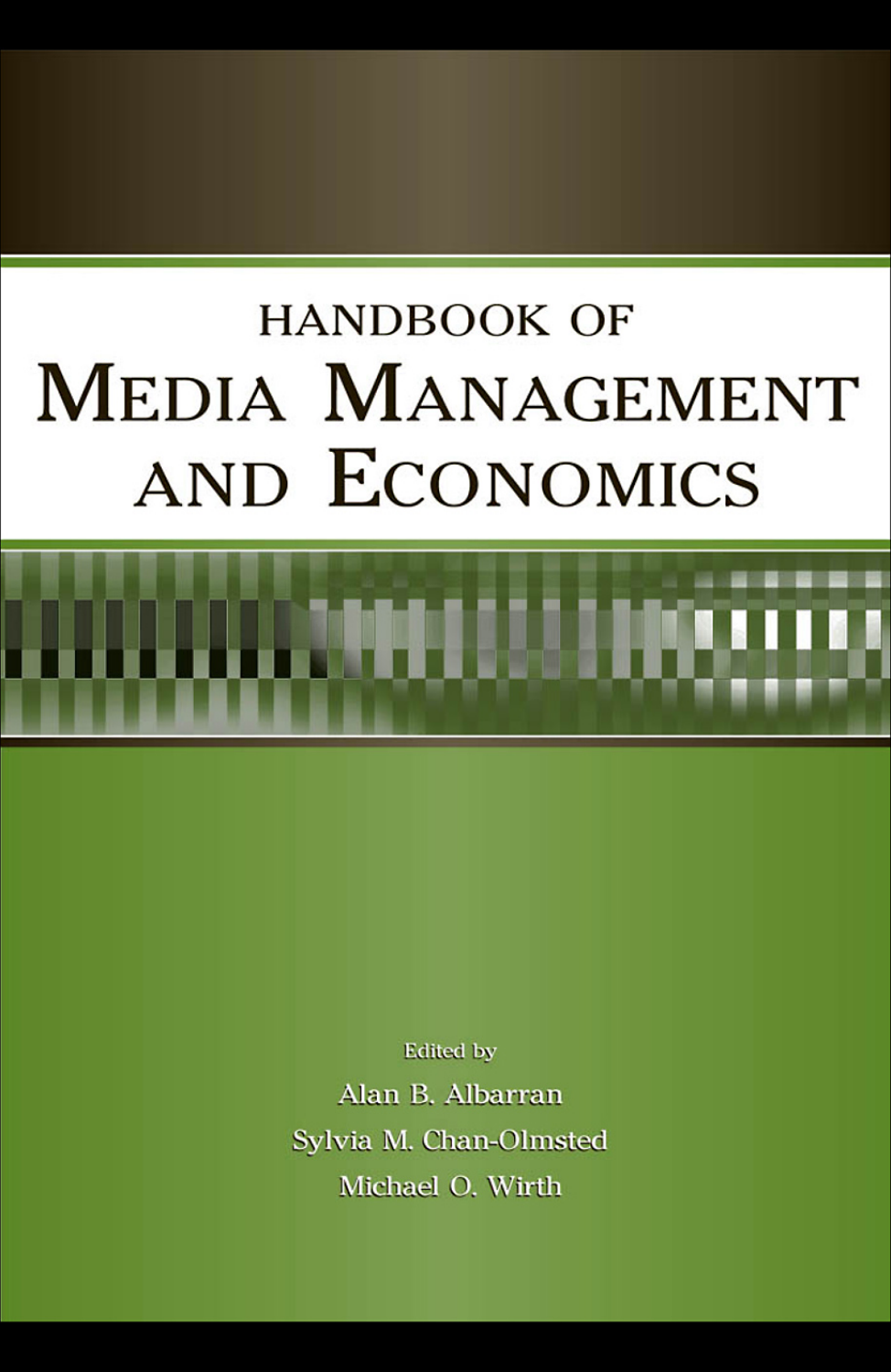# CHAPTER 14

# **Industry-Specific Management Issues**

Douglas A. Ferguson College of Charleston

This chapter analyzes the most significant management issues facing various segments of the media industry (i.e., broadcast television, radio, multichannel television, newspapers, magazines, books, film, and recording). Some issues are universal and warrant close attention by all media managers. Many more issues are particular to a specific medium.

The SWOT (strengths, weaknesses, opportunities, threats) analysis considers presentday strengths and weaknesses to construct present and future issues (opportunities and threats). The following analysis presumes the reader understands the relative advantages of one medium over another. On the one hand, broadcast and multichannel television dominates the advertiser-supported media because it combines sight, sound, and motion (Lafayette, 2004). On the other hand, radio is inexpensive and therefore does a better job with products or services that need repetition to reach the customer in ways that advertiser-supported television cannot. The other media also have unique advantages that determine many of their strengths (and weaknesses for others) within the SWOT analysis. Because internal strengths and weaknesses of each medium are more readily apparent, they are omitted in this discussion.

The utility of studying threats and opportunities is in identifying the key issues, rather than an exhaustive list of problems and benefits. Media managers need to stay focused on the most important considerations at any given time, because there is not time to pay attention to every detail in every situation. Opportunities and threats are future-oriented and focused on external forces, which are features closely associated with the planning function of management.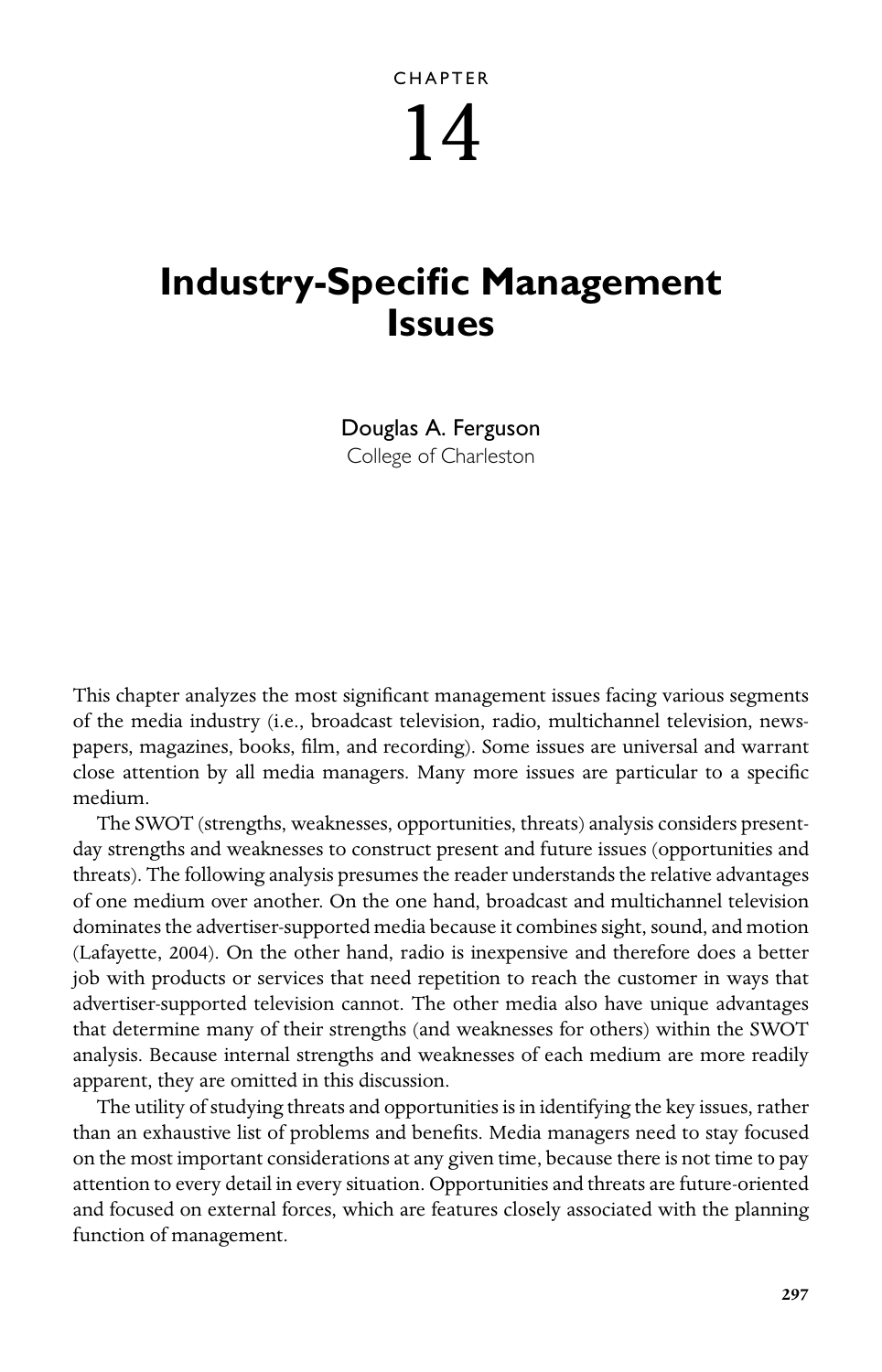| Specific Medium  | <b>Threats</b>                    | Opportunities                 |  |  |
|------------------|-----------------------------------|-------------------------------|--|--|
| <b>Broadcast</b> | Cost of conversion to HDTV        | Multicasting                  |  |  |
| Television       | Loss of revenue streams           | Interactivity                 |  |  |
|                  | Direct delivery of video content  |                               |  |  |
|                  | Demise of traditional TV news     |                               |  |  |
|                  | Audience fragmentation            |                               |  |  |
| Radio            | Alternative forms of distribution | Talk formats                  |  |  |
|                  | Loss of local identity            | Companionship                 |  |  |
| Multichannel     | Alternative forms of distribution | New revenue streams           |  |  |
| Television       | Government reregulation           | Changes in the advertising    |  |  |
|                  | Cost of technology                | process/model                 |  |  |
|                  | Programming expense               |                               |  |  |
| Newspapers       | Production costs                  | Local dominance               |  |  |
|                  | Competition from the Internet     |                               |  |  |
|                  | Declining readership              |                               |  |  |
| Magazines        | Competition from within           | Fresh approaches              |  |  |
|                  | Competition from niche media      | Cross-promotion               |  |  |
|                  | Postal rates                      |                               |  |  |
| <b>Books</b>     | Competition from cheap printers   | Electronic publishing         |  |  |
|                  | Media consolidation               | Online printing               |  |  |
|                  | Declining reading skills          | Printing on demand            |  |  |
|                  | Advent of personal printing (C2C) |                               |  |  |
| Film             | Copyright protection              | Control of production         |  |  |
|                  | <b>VOD</b>                        | Strategic alliances & mergers |  |  |
|                  | Home theater systems              |                               |  |  |
| Recordings       | Peer-to-peer file sharing         | Internet-based delivery       |  |  |
|                  |                                   | Cross-promotion of products   |  |  |

FIG. 14.1. Summary of media threats and opportunities.

The first section of this chapter examines each medium according to its opportunities and threats—the last half of the traditional SWOT analysis. For example, studies of TiVo users confirm that asynchronous television viewing defeats much of the advertising revenue stream, which for the dominant television industry is the only real source of profit. This looming threat creates a real management issue for television stations and networks alike. Figures 14.1 and 14.2 provide a summary of these challenges and opportunities.

The second section of this chapter briefly summarizes the major challenges as they relate to many segments of the media industry. For example, direct digital delivery of content threatens all established media. The removal of the middleman function, a trend sometimes called disintermediation, is a recurring theme in the discussion.

#### BROADCAST TV: THREATS

The five main threats to the broadcast television industry encompass the following: cost of conversion to HDTV, loss of revenue streams, direct delivery of video content, competition from digitally enabled print, and audience fragmentation at the hands of cable and satellite video. The implicit threats stand in stark contrast to the rich opportunities available to a medium whose ubiquitous audience is accustomed to vivid video messages.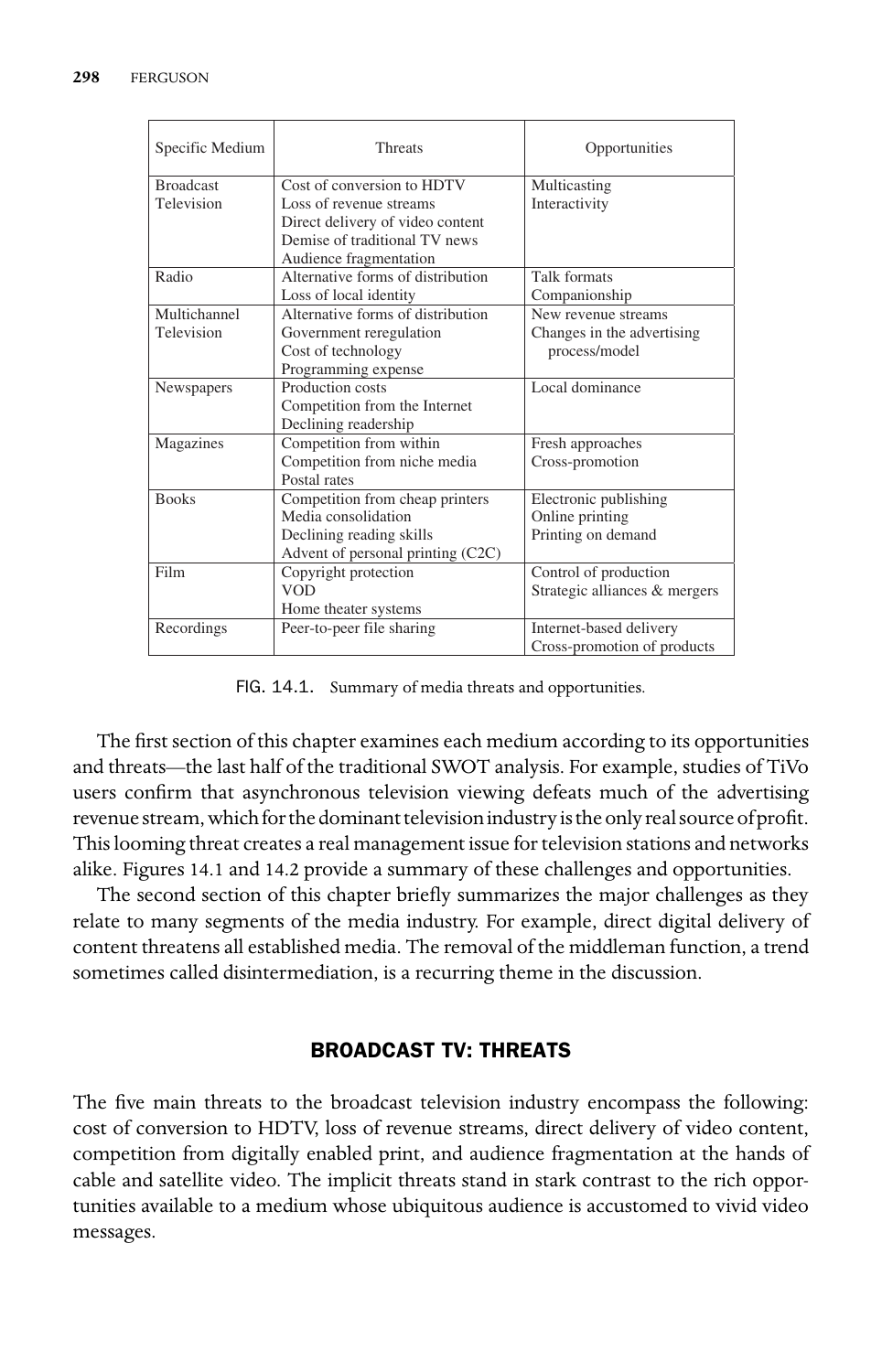|                                       | Television<br><b>Broadcast</b> | Radio | Multichannel<br>Television | Newspapers | Magazines | <b>Books</b> | Film | Recordings |
|---------------------------------------|--------------------------------|-------|----------------------------|------------|-----------|--------------|------|------------|
| Competition from alternative forms of |                                |       |                            |            |           |              |      |            |
| distribution                          | X                              | X     | X                          | X          | X         | X            | X    | X          |
| Loss of key advantage                 | X                              | X     |                            |            |           | X            |      |            |
| Cost of technology                    | X                              |       | X                          |            |           |              |      |            |
| Cost of programming                   |                                |       | X                          |            |           |              |      |            |
| Cost of production                    | X                              |       |                            | X          |           |              | X    |            |
| Declining reading                     |                                |       |                            | X          |           | X            |      |            |
| Copyright and piracy                  |                                |       |                            |            |           | X            | X    | X          |
| Audience fragmentation                | X                              |       |                            |            | X         |              |      |            |
| New ideas                             | X                              |       |                            |            | X         |              |      |            |
| New technology                        | X                              |       |                            |            |           |              |      |            |
| New revenue streams                   |                                |       | X                          |            |           | X            |      |            |
| Cross-promotion                       |                                |       |                            |            | X         |              |      | X          |
| Localism                              | X                              |       |                            | X          |           |              |      |            |
| Alliances                             |                                |       | X                          |            |           |              | X    |            |
| Continued strengths                   |                                | X     |                            | X          |           |              |      |            |
|                                       |                                |       |                            |            |           |              |      |            |

FIG. 14.2. Matrix of media threats and opportunities.

#### Cost of Conversion

The cost of moving from the old standard-definition system to high-definition continues to drain the resources of broadcast television stations, many of whom see no short-term benefit to digital-quality conversion, other than satisfying a Federal mandate to accomplish the switchover by 2007, a deadline that likely will be extended. Managers are stuck with a service for which there is low demand and sparse content. Eventually, however, the transition will be complete and the medium will be even more vivid in terms of video resolution and audio.

#### Loss of Revenue Streams

A simple Google search of the threats to conventional broadcast television points primarily to new viewing technologies that facilitate the skipping of commercials. If the 30-second spot has been the linchpin of the broadcast television business, then the prospect of asynchronous viewing by means of a TiVo-like device is the hurricane wind. Sometimes called a PVR (personal video recorder), sometimes a DVR (digital video recorder), it promises to change the way people watch broadcast television.

Much has been written about the future of broadcast network television in a world where viewers set their own viewing schedules. A hard-drive storage device, whether it is built into the receiver, bundled with set-top boxes, or a stand-alone TiVo device, empowers the viewer to get a season pass to programs regardless of their competition within a set schedule and allows the same viewer to jump over, not merely fast-forward past, entire pods of commercials. It's what you want to watch, when you want to watch it, most likely without commercial interruption.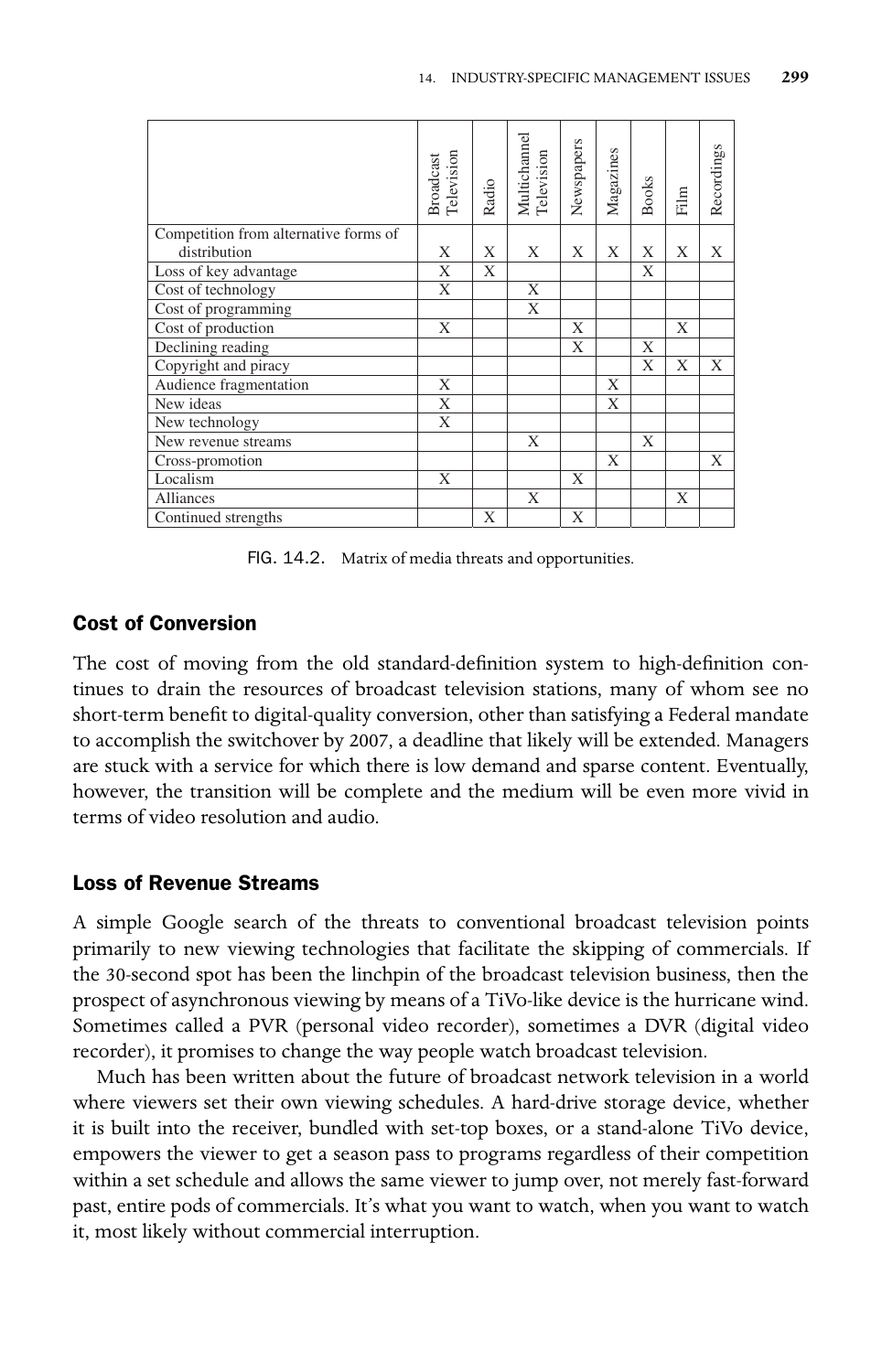Network executives (e.g., Jamie Kellner, chairman of The WB) have railed against the DVR (McClellan, 2003a), industry analyst Tom Wolzien has recommended regulatory action to protect advertiser-supported television (Higgins, 2004b), and programmers have studied ways to defeat the DVR. For example, NBC has experimented with starting top-rated shows a few minutes earlier than the break point at the top of the hour, to interfere with the recording of the end of programs that lead up to the break point. Other networks have encouraged long-form or embedded messages (McCarthy, 2003). Still others propose serial mini-movies interspersed in primetime to discourage ad-skipping.

The strong reaction against DVRs is the best evidence of the threat they pose. However, the eventual demise of the conventional primetime schedule creates an opportunity for networks that own vast libraries of drama and comedy series. NBC proposes to use materials from its Vivendi-Universal vaults to supply on-demand shows to viewers with a few hundred megabytes of storage space to spare.

The economics of broadcast television have changed little over the years (Ferguson, 1998, 2003), but competition and technology are forcing a shift in the way managers can produce enough revenue to show a profit. How will the economic model change? Some point to pay-per-view schemes and others propose subscribing to NBC or CBS in the same way that cable subscribers presently subscribe to HBO or another premium service. Program sponsorship will remain to defray the cost of production, similar to the mix of advertising and subscription cost for cable television and most print media.

### Direct Content Delivery

Another example of discontinuous change for complacent broadcast television broadcasters involves the near completion of the evolution of wireless broadcast television to *direct delivery* of video, via satellite, Internet, wired cable, or even DVD. In his book *Being Digital*, Nicholas Negroponte predicted that telephones and television would "switch" delivery systems. Tom Hazlett (2001) wrote an analysis that proposes the final switch by subsidizing the handful of homes that do not receive direct connections. Even Reed Hundt, former FCC chairman, proposed that HDTV be accomplished via broadband rather than broadcast (McConnell, 2003). Colossal shifts of business models could result from the migration of homes to wired or direct-to-home (DTH) delivery. Moreover, DVD versions of serialized TV shows (e.g., *The Sopranos*) threaten schedulers by giving the viewers more control, but also offer opportunities to make money off unsuccessful series that garnered critical acclaim but low viewing (Higgins, 2003c).

#### Demise of the Traditional Television News

Another threat to broadcast television involves the demise of localism as a unique selling proposition for broadcasters (Friedman, 2003). If viewers want local TV news, the local broadcast stations have always had an oligopoly; no other medium could cover local news with video with sufficient resources. The Associated Press announced plans in 2003, however, to help its member newspapers provide video stories on their Web sites (McClellan, 2003b). As broadband (high-speed) Internet connections reach a plurality of homes, the potential for newspapers to spread their excess capacity into video is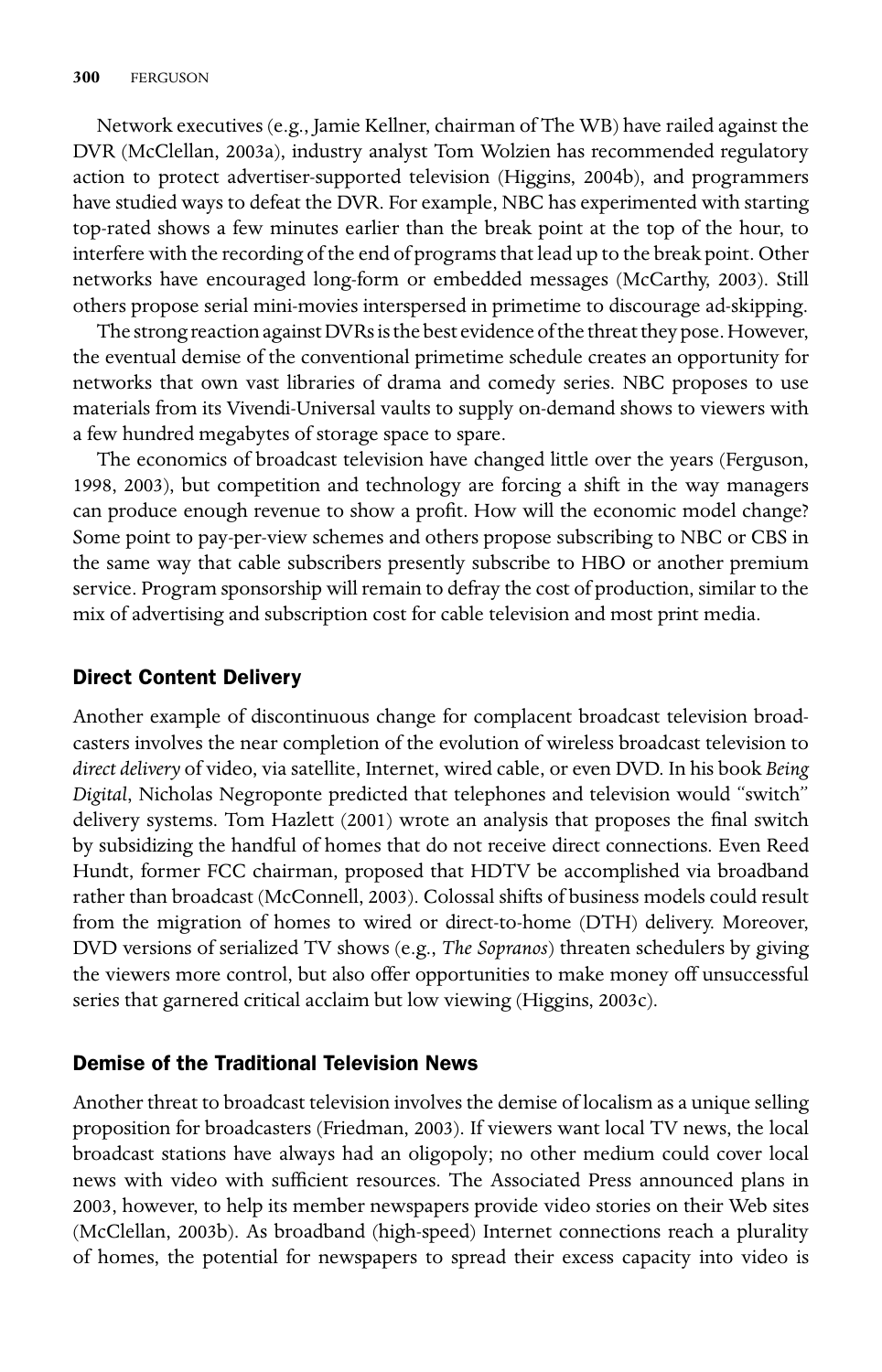substantial. Already, schools of journalism are preparing students for a convergence of media. Few have doubted the superiority of local newsgathering by print journalists, but only the availability of video distribution kept the reports from reaching broadcast television sets. Streaming video and overnight delivery of asynchronous video to DVR set-top boxes could create real competition for audiences that warm to the idea of ondemand video news.

Another viewpoint is that the dominant television news station in each market is doing so well that competition is actually limited, and that managers would be welladvised to expand their number of newscasts. Powers (2001) argued that there has been a movement from oligopolistic to monopolistic competition, at least in the top 10 markets. If this is true, broadcast television news may be more entrenched than has been previously thought.

#### Loss of Viewing Primacy and Audience Fragmentation

In November 2003, for the first time, the advertiser-supported cable networks drew larger audiences than the broadcast networks (Dempsey, 2003). After years of paying more for smaller audiences, the advertising agencies began to question seriously the future of upfront buying from four networks that could no longer account for at least half the viewing (i.e., a 50 share).

Previously, the major networks were able to charge increasing amounts for smaller slivers of the audiences. Advertising agencies played along because they needed the huge audiences that networks could deliver. What has changed is that broadcast television networks no longer provide the dominant video vehicle. Advertisers still need broadcast, but they now wonder why the cost should continue to rise.

A case in point is the "disappearance" of the 18 to 34-year-old demographic, particularly the males. In September 2003, the networks noticed that Nielsen was underreporting the viewing of young males. Although the explanation is still being debated at this writing, a compelling case has been made that two systemic shifts have taken place. First, fewer males are entering the primetime viewing patterns, opting instead for cable channels that cater to their demographic and choosing to begin their viewing at 10 p.m. or 11 p.m. as they did when they were teenagers. Second, a growing number of young males are returning to their parents' homes and spending less time with traditional media, in effect continuing their adolescence well into their 20s and early 30s.

The most serious cable-related threat is the use of interconnects (i.e., geographically linking cable operators and their programs) to beat broadcasters at their own game (Mermigas, 2003a). Forecasts estimate that cable could double its \$4 billion spot revenue, causing a sizable shift in the share of local advertising. Broadcast television at the local level is seeing its profit potential slide away, especially at a time when the share of viewing has shifted toward cable channels. Broadcast sales managers will have to finally compete head-on with the growing cable threat.

One predicted threat, the Internet, may or may not be affecting broadcast television much, either helping create more discretionary time for television viewing according to one source (Downey, 2001), or diverting time away from TV according to another source (Chmielewski, 2003). Broadcasters are treating the Web as a threat, by adding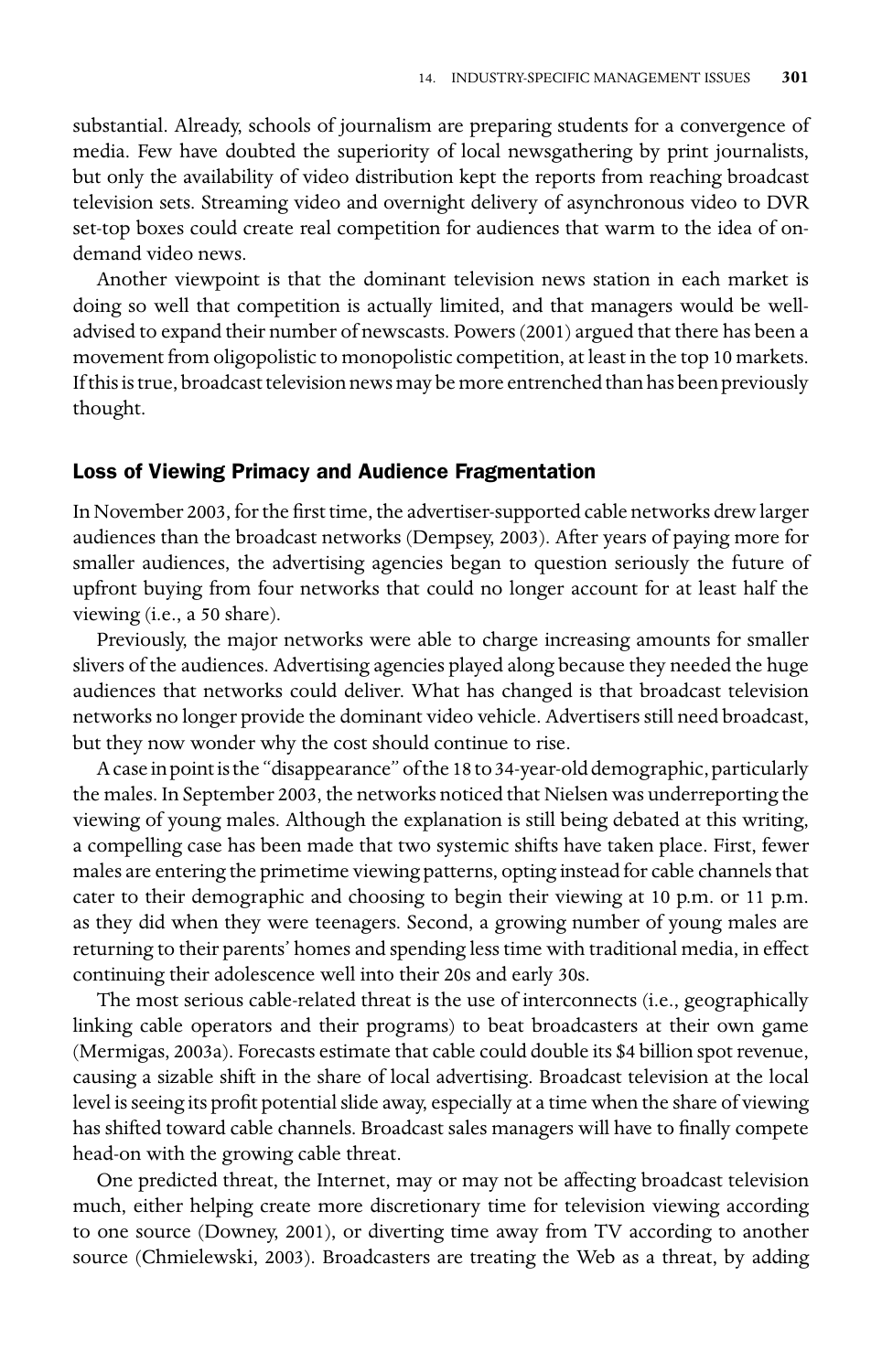news content to their own Web sites to leverage their excess capacity and repurpose their newscasts. Chan-Olmstead and Ha (2003) offered research on how television broadcasters perceive the Internet. Most television stations have used the Internet to build audience relationships, rather than selling advertising online. This research suggested that broadcast television managers are missing an opportunity to generate revenue.

A looming threat for broadcast television is the growth of local people meters, which tend to decrease estimates of viewing to broadcast channels and increase the same for cable channels. Regardless of whether the new measurements are underestimates or improved estimates, the net effect is lower viewing to network affiliated stations (Karrfalt, 2003).

Another threat to broadcast television is digital television in the form of video-ondemand (VOD). Some fear that viewing will become channel-less and content will find its way to the screen in unscheduled formats (Mandese, 2004). The impetus is technology: By spring 2004, DVRs, digital satellite, digital cable, digital TV, and DVD saw their respective penetration figures reach 3.6%, 21.0%, 18.0%, 5.9%, and 56.0% (Knowledge Networks, 2004).

#### BROADCAST TV: OPPORTUNITIES

The main opportunities for broadcast TV require that stations make the most of their bandwidth and that program producers (often the networks themselves) find enhanced ways to deliver their content. Enhanced content options further require that managers develop ways for the audience to become more actively involved in the programming, rather than being passive viewers (Ferguson, 2003). The key strength for stations (and therefore the biggest potential opportunity) is the ability to provide local attention in a way that national media cannot (Heaton, 2003).

#### **Multicasting**

If fragmentation of the audience is inevitable, then broadcasters need to provide specialized programming that emphasizes localism (Slattery, Hakanen, and Doremus, 1996). Even when broadcasting high-definition content (roughly 14 Mbps [megabits per second] of the available 19.4 Mbps bandwidth), stations can split their programming effort to create at least one additional single-definition channel that targets well-defined viewing interests related to several dominant themes: news, weather, entertainment, personalitydriven talk, and sports (Eggerton & Kerschbaumer, 2003). A good example of multicasting would be a sporting event where a station could choose to telecast the important game in high-definition and another lesser interest game in single-definition. In those day parts when they are not broadcasting in high-definition, stations can divide the digital spectrum even further, especially for such limited-motion programming as weather (2 Mbps). (Eggerton & Kerschbaumer, 2003).

That niche channels like The Weather Channel can draw a cumulative audience is a clue that a local weather channel can succeed with local talent and local advertiser sponsorship. Local news is another opportunity for a full-time niche channel that is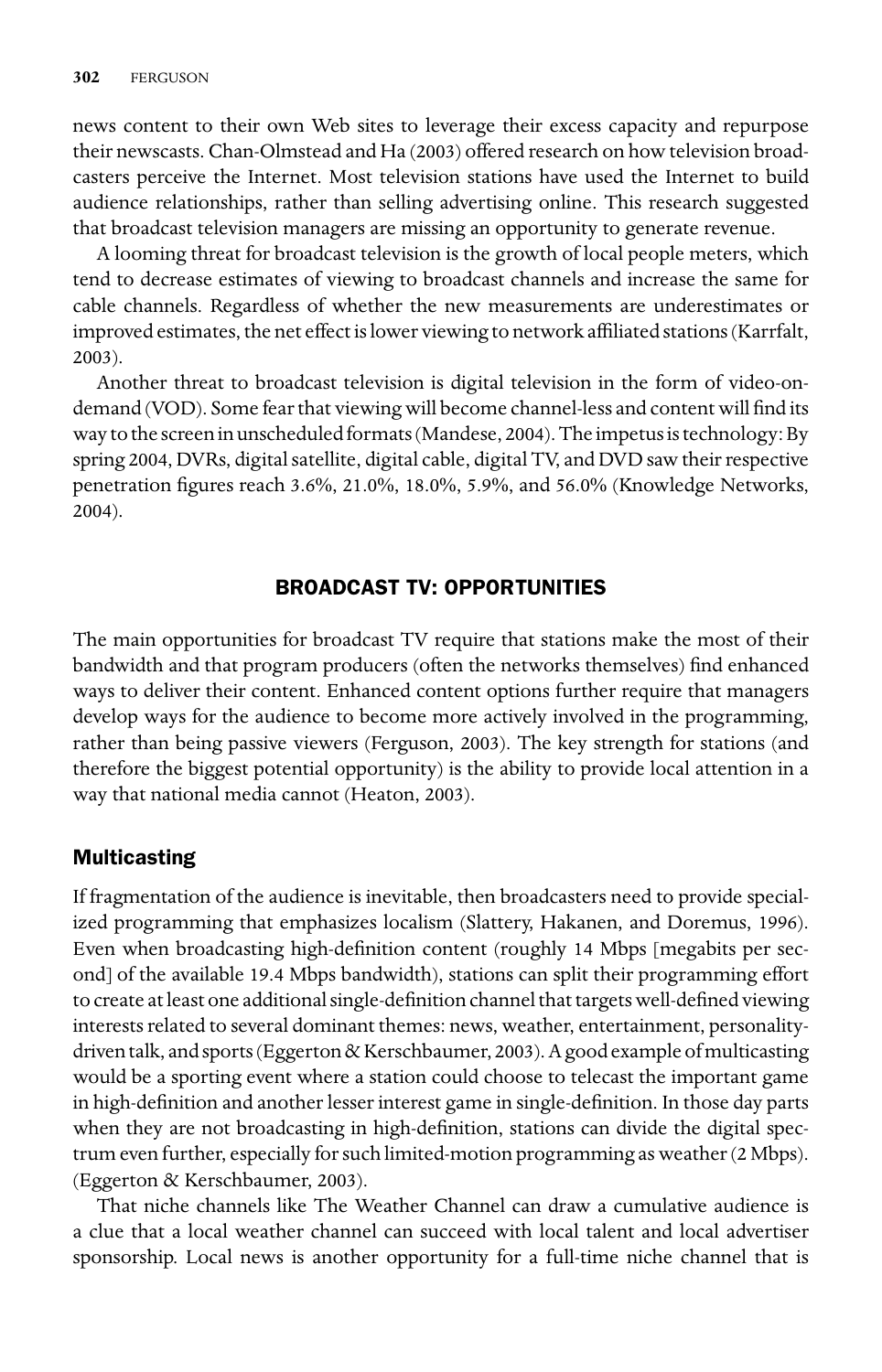fed by the excess capacity of expensive newsroom operations. Again, local sponsorships are the key to spreading revenue across day parts rather than concentrated in a single newscast or two (Eggerton & Kerschbaumer, 2003). The issue for broadcast television managers is how to choose, create, market, and cross-promote the extra content.

# **Interactivity**

An enduring view of television is that the audience and the viewing experience is passive (Jankowski & Fuchs, 1995). A whole generation of cell-phone users, instant-messaging addicts, and video-game players is finally chipping away at this commonly held view that the typical viewer prefers to be passive. Broadcast (and multichannel) television can bring home the full range of experiences found by young people in recent decades at the mall: the socializing, the gaming, the shopping, the widescreen theater experience, and the pursuit of entertainment.

# RADIO: THREATS

The main threats to music radio are competition from alternate forms of distribution and loss of local identity. Competition comes in the form of satellite radio providers, the Internet, independent retailers, and new personal technology options. Paul Kagan (2003) forecasted a host of competitive threats to radio, such as subscription-basedInternet radio, customized CDs, and satellite radio. Automobile manufacturers have already begun to integrate personal music devices (e.g., the iPod) into their newer models.

# Alternative Forms of Distribution

It took TiVo at least 4 years to reach 1 million subscribers, but it only took XM radio half that long to achieve the same audience penetration (Gough, 2003b). Such is the allure of satellite radio, which has proven that people are willing to pay for radio, even when some of the 100 or so music formats being offered contain commercials (Claybaugh, 2002). Paying for radio must seem as strange to radio managers as paying for television did to broadcast television managers 20 years ago, but the trend is real. Radio managers should plan accordingly and treat satellite radio as a genuine competitor. They must look for ways to differentiate their programming, such as localized content, although XM satellite radio began offering local weather and traffic reports in 2004.

# Internet Competition

Again, direct delivery of content removes the need for a content provider. Radio is threatened by the Internet is three ways, according to the editors of *G2 News* (2003). First, the ability of radio to make money promoting music is threatened more and more by peer-to-peer (P2P) networks. Small, independent record labels pay P2P networks like Altnet to promote artists. Altnet uses Microsoft's digital rights management (DRM) to guard against unauthorized duplication.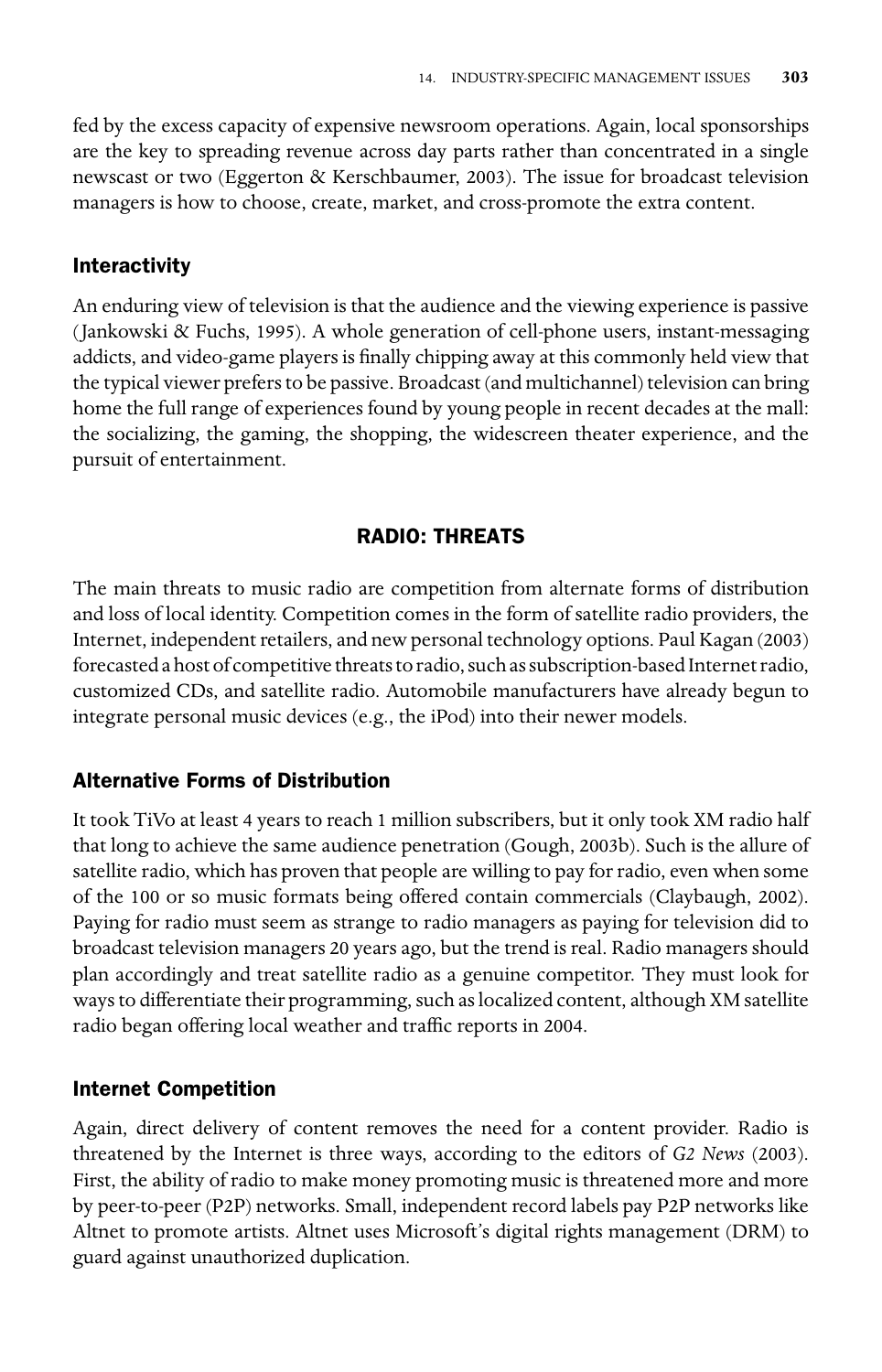Second, free and low-cost streaming music on the Internet threatens conventional radio. Arbitron and Nielsen rating services both measure such streaming media services as MusicMatch, listen.com, Microsoft's Windows Media Player's Radio Tuner, AOL's spinner.com, and RealNetworks' Jukebox, which is testimony to their popularity.

Third, portable radios are threatened by comparably sized portable MP3 players like the Sonicblue Rio S35S and the Apple iPod that hold hours and hours of music inexpensively. Time spent listening to radio will decline once listeners figure out they can choose their own songs and play them they way they want(*G2 ComputerIntelligence*, 2003). B. Eric Rhoads, *Radio Ink* Magazine publisher, states:

What will happen four years from now [2007 based on 2003], when every cell phone, Palm Pilot and car radio receives 20,000 online stations? Will you be prepared when agencies demand that you provide interactivity, which is physically impossible with radio? Will you be ready for the day when FM listeners move to Internet, as AM migrated to FM? (Rhoads, 2003).

# Fewer Independent Retailers

Local radio stations depend heavily on local advertisers, but chain-owned retailers are growing faster than locally owned independents (Radio Advertising Bureau, 2003a). The problem is compounded by the growing influence of Internet shopping. For example, 20% of credit card purchases for the 2003 end-of-year holiday buying season were done online, a nearly 30% increase over the previous year (Jessell, 2004). November online sales alone grew 55% from 2002 to 2003, at \$8.5 billion. As local retailers lose business to chains and online sellers that use national advertising media, local media like radio and newspapers will lose revenue (Albarran, 2004).

# Personal Music Technologies

Many observers worry that MP3 and customized CDs will supplant music formats, but some see an opportunity for radio stations that tout www.mp3.com to cross-promote local music groups (Fybush, 2003). Even so, if syndicators can readily package their music wares directly to consumers, where is the need for live radio in the long term? If local radio moves farther toward voice-tracked content that sounds live and local, but is not, where is the desire for live radio?

Even for those managers who embrace the digital streaming world, there are still pitfalls. For example, the cost of copyright for online streaming is an ongoing issue (National Association of Broadcasters, 2003). Many of the problems center on the inconsistent operations of the Copyright Arbitration Royalty Panel (CARP) system. Until the controversy is resolved, most radio stations have discontinued streaming their content.

# RADIO: OPPORTUNITIES

Still, radio has a bright future as it moves to its own digital standard—in-band on-channel (IBOC) that allows analog and digital listeners to receive terrestrial broadcasts.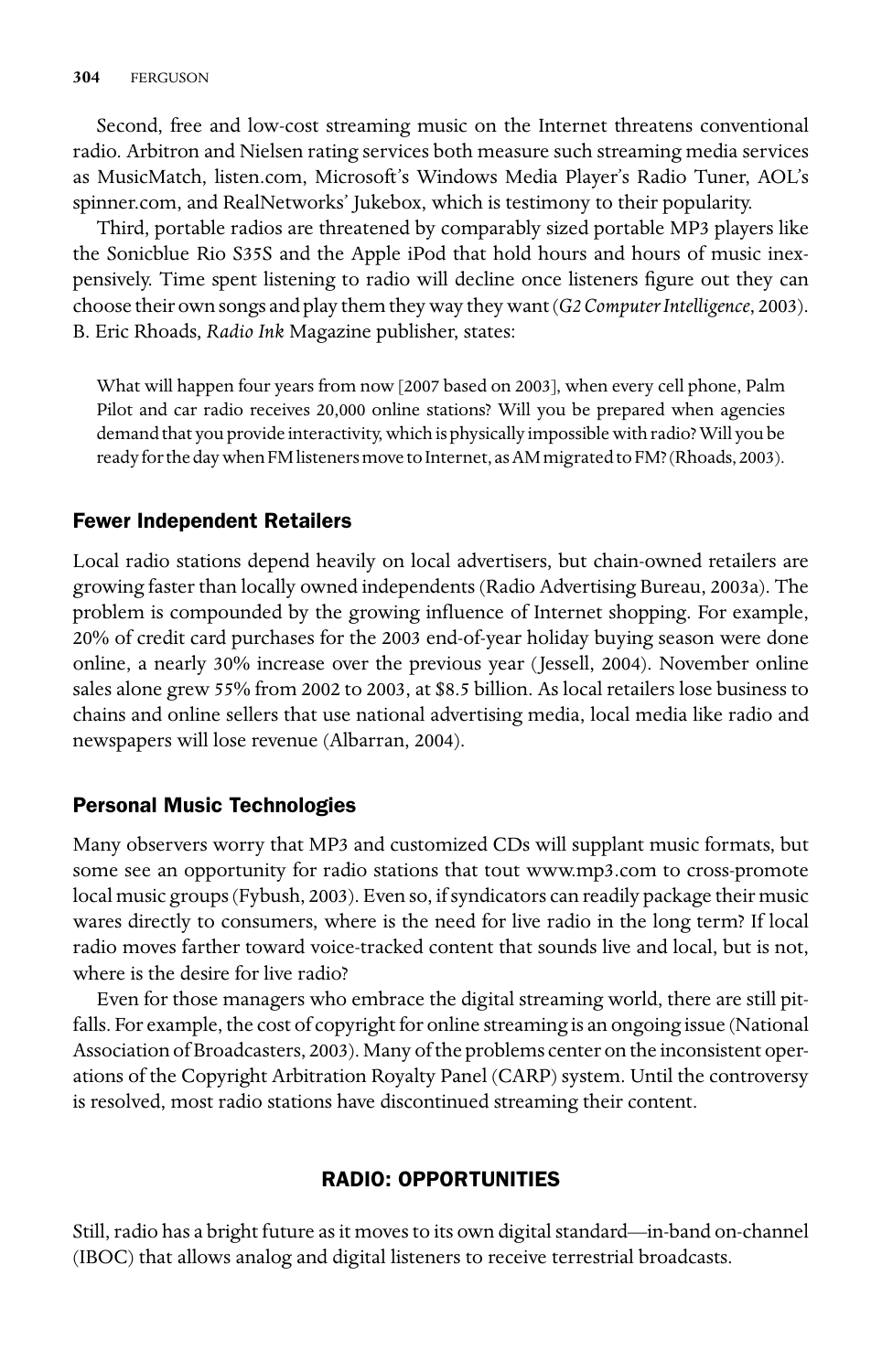As long as listeners desire a specific sound, regardless of the music format, radio provides a convenient, ubiquitous source of programming that requires no effort on the part of its audience.

Talk radio continues to provide a unique source of political discussion that broadcast television and the Internet have not matched. Again, the content is created for the listener, requiring no effort on the part of the audience. Broadcast television political discussion adds little by showing the talking heads. Radio discussion is much more personal.

It is a small wonder that radio makes the perfect companion. Radio goes anywhere and everywhere. Radio is inexpensive and flexible. Revenues continue to be relatively healthy. Most of all, it is the most personal of local media, provided that programmers provide useful local information. Radio managers need to focus on the strengths and opportunities of their medium.

#### MULTICHANNEL VIDEO: THREATS

The main threats to multichannel video are competition from alternative forms of delivery, government reregulation, cost of technology, and programming expense. Because multichannel video is primarily delivered via coaxial cable, most of the relevant literature is cable-centric (thus, the focus of this section). According to Mermigas (2003c), for example, other threats include the following: financial consequences of the industry converting to a largely pay-for-play model (e.g., tiered sports channels) and interference with the advertiser-support model from such interactive devices as the DVR (but also including set-top boxes, wireless 3G video phones, and server-based streaming media on the Internet).

#### Satellite Competition

The successful merger in 2004 of DirecTV with Rupert Murdoch's Fox empire has completely awakened a sleeping giant in the form of DTH delivery of channels usually sent over coaxial or fiber cables (Shields, 2004).

At this writing, only 20% of homes get their multichannel content from a small dish antenna, compared to the 70% of homes that are wired. Yet, it is possible that cable and satellite penetration stands at the same division that AM and FM radio saw in the early 1970s, when only 20% of the listening was to a superior signal delivered by FM. If this analogy holds, it is conceivable that 20 years from now, expensive old technology will be substantially supplanted by DTH delivery.

It is more likely that cable will survive with a large share of homes, but with more fierce competition from DTH. The economics of cable is rooted in monopoly market structure. The adjustment to a shared customer base will create competition issues for cable managers.

Cable is often more expensive than satellite although it typically provides a lower quality analog signal. In 2003 the typical cable subscriber paid \$40 per month, but DISH offered 50 channels for \$25 per month. As local channels are added to most satellite channel lineups, the competitive advantage for cable will dim. In 2003, J. D. Power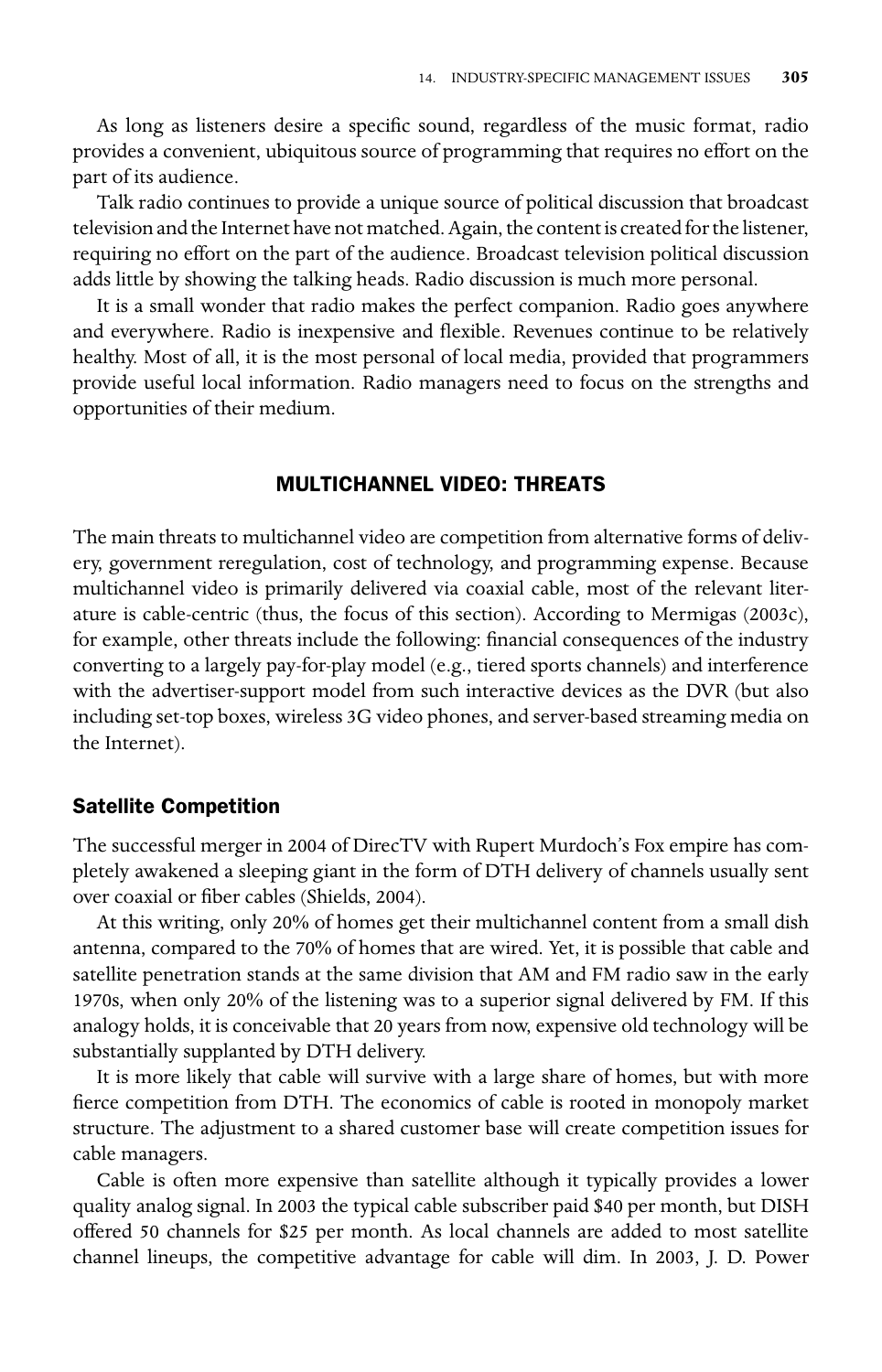and Associates reported that satellite customers were far more satisfied than cable subscribers, but reported a different average monthly cost for satellite and cable, \$48.93 and \$49.62, respectively, when other services beyond basic service were included (Higgins, 2003a).

Two kinds of telephone competition exist: point-to-point (broadband Internet and telephone service) and multipoint (video). These pose a threat to cable companies in the broadband arena, especially with regard to digital subscriber line (DSL) competition. Also, telcos (telephone companies) being entrenched as telephone service providers makes it difficult for Voice over Internet Protocol (VoIP) to penetrate many homes. The telephone companies loom large as competitors to cable and other multichannel providers who wish to take over information services.

Video competition from the telephone companies, however, has failed to materialize as a present threat, even after the many years following the Telecommunications Act of 1996 that gave telcos the right to compete with cable. One can wonder if there is much of a future threat, given the lackluster inroads made by any form of telco-sponsored program distribution. It would seem that the telcos have figured out that the "one wire" home is likely to be the wire that can carry the most bandwidth. Given their sheer size, however, the telcos may simply buy their way into multichannel video by acquiring major cable providers, especially if wireless phones and VoIP can possibly whittle away their share. Telcos may also find relief in the reregulation of cable.

# Regulation

Cable has been deregulated and reregulated more than once in the past 20 years. The monthly cost to the average cable subscriber has grown from under \$20 before deregulation in 1984 to well over \$40 in 2004. Rates have risen 40% from 1998 to 2003 (Radio Advertising Bureau, 2003b).

Local regulation is another management issue. Before satellite competitors appeared, cable was king and local communities often profited from exclusive franchises. The growing penetration of satellite homes, especially with further consolidation and the provision of local channels, may cause friction between municipalities and cable providers.

# Rising Costs

Like all media, the cost of programming cuts into profit. The threat is less for multichannel video because recycled materials are more accepted and quality expectations are lower (Carter, 2004). This claim is unsupported by research but reasonable nevertheless, especially given the relative newcomer status of cable and satellite channels. Audiences seem to appreciate the additional choice, even if it is poker and celebrities (or both).

The cost of technology, however, is a real concern. An immense amount of capital is required to support cable and satellite distribution systems. As expensive as it is to launch and maintain geostationary satellites, it is more expensive to replace miles of fiber cable.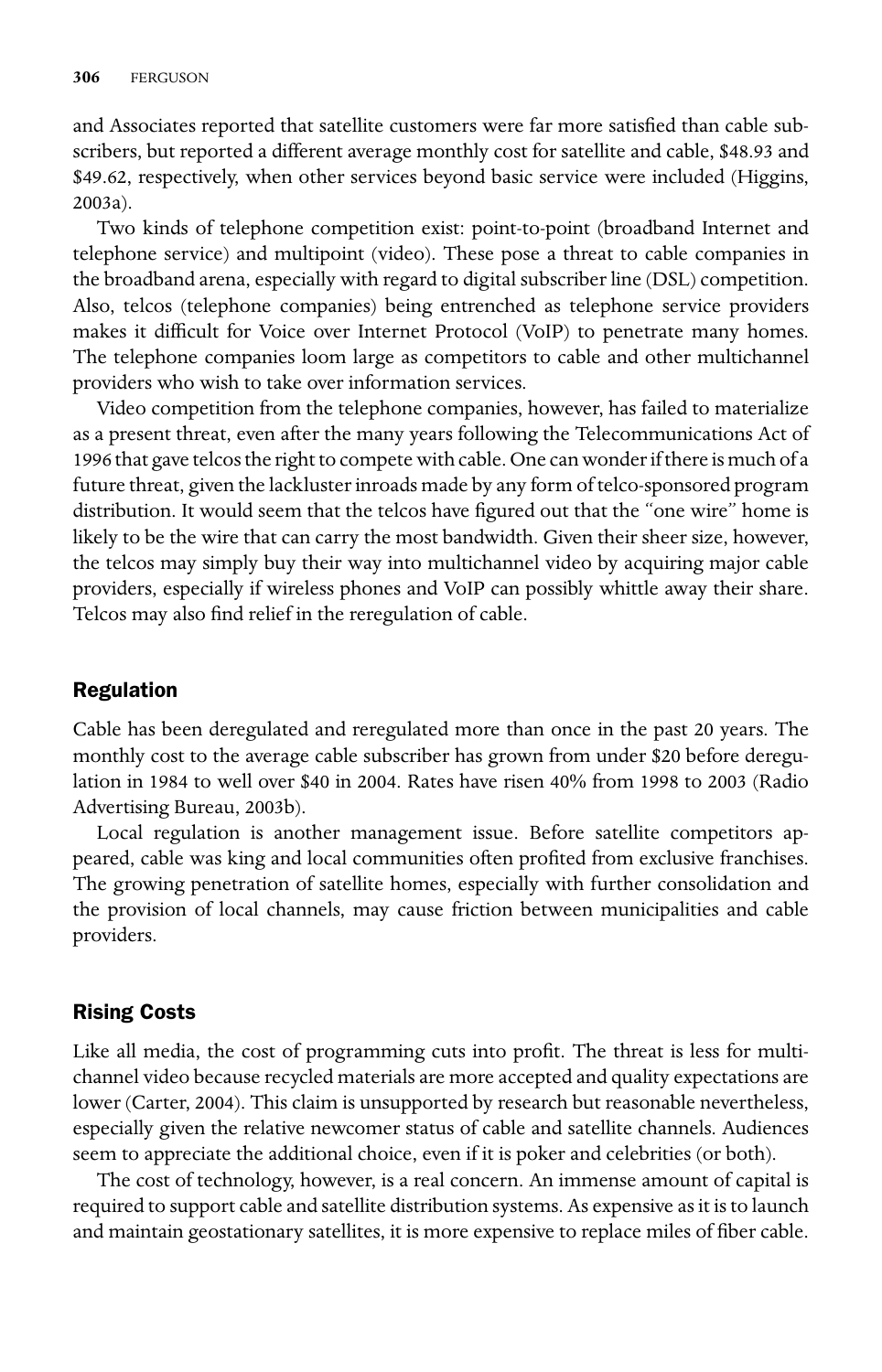The expense of technology is less a threat now because the multiple system operator (MSO) companies have finished paying for major upgrades throughout the United States.

#### Other Threats

Multichannel video is not particularly threatened by audience fragmentation because it sells advertising across channels rather than within a particular channel. Where broadcasters have seen their value to advertisers shrink as audiences get smaller, multichannel video providers can more easily reach all their subscribers, particularly with roadblocking techniques that position a commercial on all advertiser-supported channels at the same time, something broadcasters have not yet figured out.

#### MULTICHANNEL VIDEO: OPPORTUNITIES

The main opportunities for conventional cable operators are broadband connections, VoIP phone service (in addition to circuit-switched telephony), VOD (video-on-demand), set-top DVR rentals, and changes in the advertising process/model via interconnect (especially in conjunction with Ad Tag/Ad Copy, which permits individual household targeting). The main opportunities for satellite television are achieving greater parity with cable through the addition of local channels and the program leverage that comes from Fox ownership (now that nearly all satellite service is controlled by Fox, which also owns a production studio).

#### Broadband Connections

According to www.websiteoptimization.com,U.S. household broadband(i.e., high-speed Internet) penetration has reached 41.5%, compared to 74.2% penetration in the workplace. For people whose household income is greater than \$75,000, the penetration figure is 46% at the end of 2003 (Fadner, 2004). Technological breakthroughs are often based on 35 to 40% saturation levels, so it appears that broadband has fully arrived, but the pace of growth had begun to slow somewhat in December 2003. Nevertheless, an extrapolation of the adoption curve shows that broadband share in the United States should exceed 50% by June 2004 (Web Site Optimization, 2003).

Cable is a major player, competing with DSL, and had 15 million subscribers at the end of 2003 (National Cable Television Association, 2003) based on 80% of homes passed. At the same time, this base compares to a little over 7 million DSL subscribers and about 9 million for DTH satellite providers (whose service is high-speed download and low-speed upload) for the same time period. Clearly, cable has an advantage to further exploit.

Another viewpoint on the convergence of cable television and broadband is that the two platforms will remain distinct from one another (Chan-Olmstead & Kang, 2003). The argument is that the unique features of each medium work against the merger of services. If this is true, it would go a long way to explaining why most attempts to bring interactivity into the multichannel television marketplace have failed.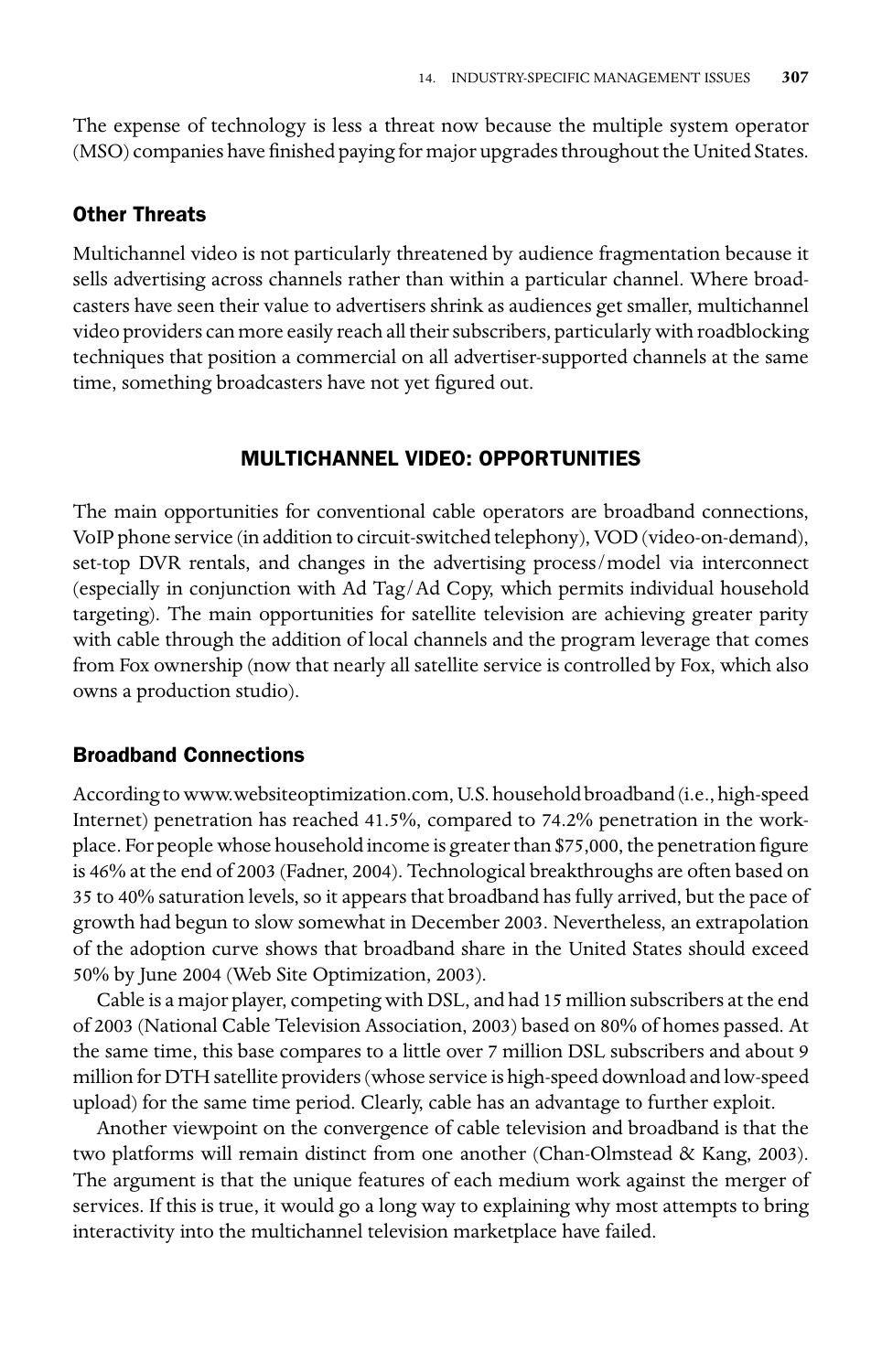# VoIP

Cable providers have begun to offer inexpensive Internet-based phone systems to businesses, a service that competes with expensive circuit-switched telephony. The Telecommunications Act of 1996 opened the door for cable to compete with telephone companies (and vice versa), but it was cable's very gradual deployment of fiber cables that finally offered a significant new revenue stream. Given the massive resources of telephone companies, it is a little surprising that the competition has been so one-sided, even considering the percentage of DSL high-speed Internet subscribers that compete with cable modems. Cable's advantage is that it can cherry-pick customers much more easily than the phone companies can, because cable's new service is merely point-to-point communication. Offering video entertainment and information that can compete with cable networks is a much taller order for the telcos.

The major implication of VoIP is that another revenue stream is created for cable. A decade ago, broadcasters complained when cable had a dual revenue stream (advertising and subscriptions), when they had just advertising revenue. Today one could argue that multichannel has doubled its revenue streams, to include telephone service and broadband Internet. If a medium can add newer services as older offerings mature, the growth potential is greater.

# Video-on-Demand

Subscription video-on-demand (SVOD) is discussed more fully later in this chapter in its role as a threat to the motion picture industry, but it certainly portends to be an opportunity for cable. Cable subscribers are more accustomed to tiers of services than pay-per-view, and SVOD successfully bridges the two models. Anyone who has had the option of a single price for all amusement rides at a county fair, versus a per ride cost, understands the appeal of SVOD over VOD. According to Jupiter Research's latest report, the VOD market will grow from \$293 million in 2003 to \$1.4 billion in 2007; SVOD revenues will top \$800 million, up from \$56 million in 2003. Collectively, this market will grow 58% annually, from \$349 million in 2003 to \$2.2 billion in 2007 (Radio Advertising Bureau, 2003b). Even if these figures are optimistic, multichannel video has clear potential to expand its subscription revenue stream via VOD (Rizzuto & Wirth, 2002).

# Set-Top DVRs

As discussed earlier, the TiVo stand-alone DVR threatened advertiser-supported broadcast television stations and networks. Although stand-alone DVRs were initially slow to diffuse, reaching only 2 to 3 million homes in their first 4 years, the bundling (for a fee) of optional DVRs (either built into set-top boxes or attached as "sidecars") offers additional revenues for cable operators. Many expect that the DVR will only become commonplace in homes when cable operators (and manufacturers of higher-price television sets) quickly roll them out. If operators can charge extra for the devices, cable can create another source of revenue (perhaps even a stream if the subscriber views the additional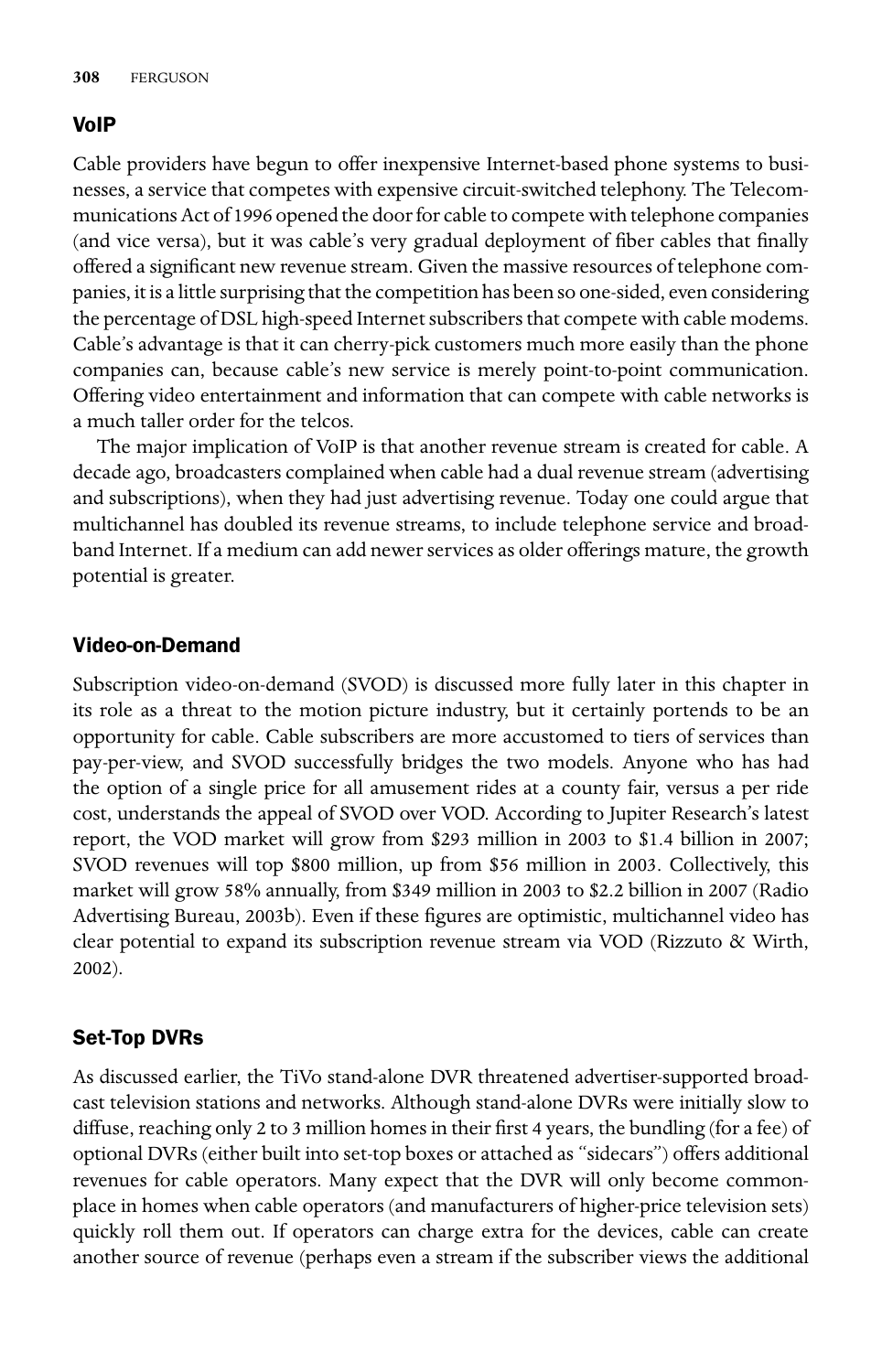function as desirable). The telephone companies play a similar game with add-on features like call waiting and caller-ID.

#### Changes in Advertising Process/Model Via Interconnect

Cable advertising has always promised to be a substantial second revenue stream for the MSO, but the use of sophisticated insertion equipment and interconnected cable systems puts the whole idea on steroids. Since the beginning, broadcast advertising has been based on broadcast markets guaranteed by grade-B signal contours. Cable interconnects, however, allow cable systems to gerrymander their own ad-hoc markets. Whereas broadcast television stations must rotate advertising taglines for co-op advertising, cable interconnects can insert taglines by neighborhood (similar to, but better than, zoned editions for print). One advertising executive for WPP Group media-buying service Mindshare says, "Most people don't know how to use it yet, but it will become more prolific. When it does, it begs the question: When is broadcast going to be able to do this? They'll have to have a relationship with cable in order to do it" (Haley, 2003).

With system upgrades in place by 2004, cable operators have the digital fiber technology to be competitive. More important, the capital spending is in the past and the cash flow has begun. Cable operators are free to reduce debt somewhat and look for acquisitions (Higgins, 2004b).

According to Mermigas (2003c), cable is no longer a single-product, basic subscriberbased industry, but a bundled service, tiered user-based industry. She writes, "Despite the broad loss of basic subscribers, cable operators actually are growing their significantly more valuable nonvideo subscribers—which are typically high-speed data-only customers—faster than they are losing video subscribers. So, counting all of its varied services, cable's overall basic subscriber rolls are actually rising" (¶11).

#### NEWSPAPERS: THREATS

The main threats to newspapers are production costs, competition from the Internet, and declining readership. According to the industry's economic data from the Newspaper Association of America, national and retail advertising has recovered after the post-9/11 slump to the levels in 2000, however, classified advertising is down 20% from 2000 to 2003, or about \$1 billion. Classified advertising was always a huge source of revenue for newspapers, but the advent of person-to-person contact via Ebay.com or Monster.com has shrunk the demand for print ads helping people sell their unwanted items or locate a job. The main implication of this unprecedented advertising competition is that newspapers can no longer count on a near-monopoly for employment and sale advertising.

#### Production Costs

Newsprint costs are a major threat to newspaper profit, considering that they account for about 20% of cash operating expenses. Picard (2004) identified these costs as a major issue for newspapers. For example, the *New York Times* saw costs rise 13.1% in a single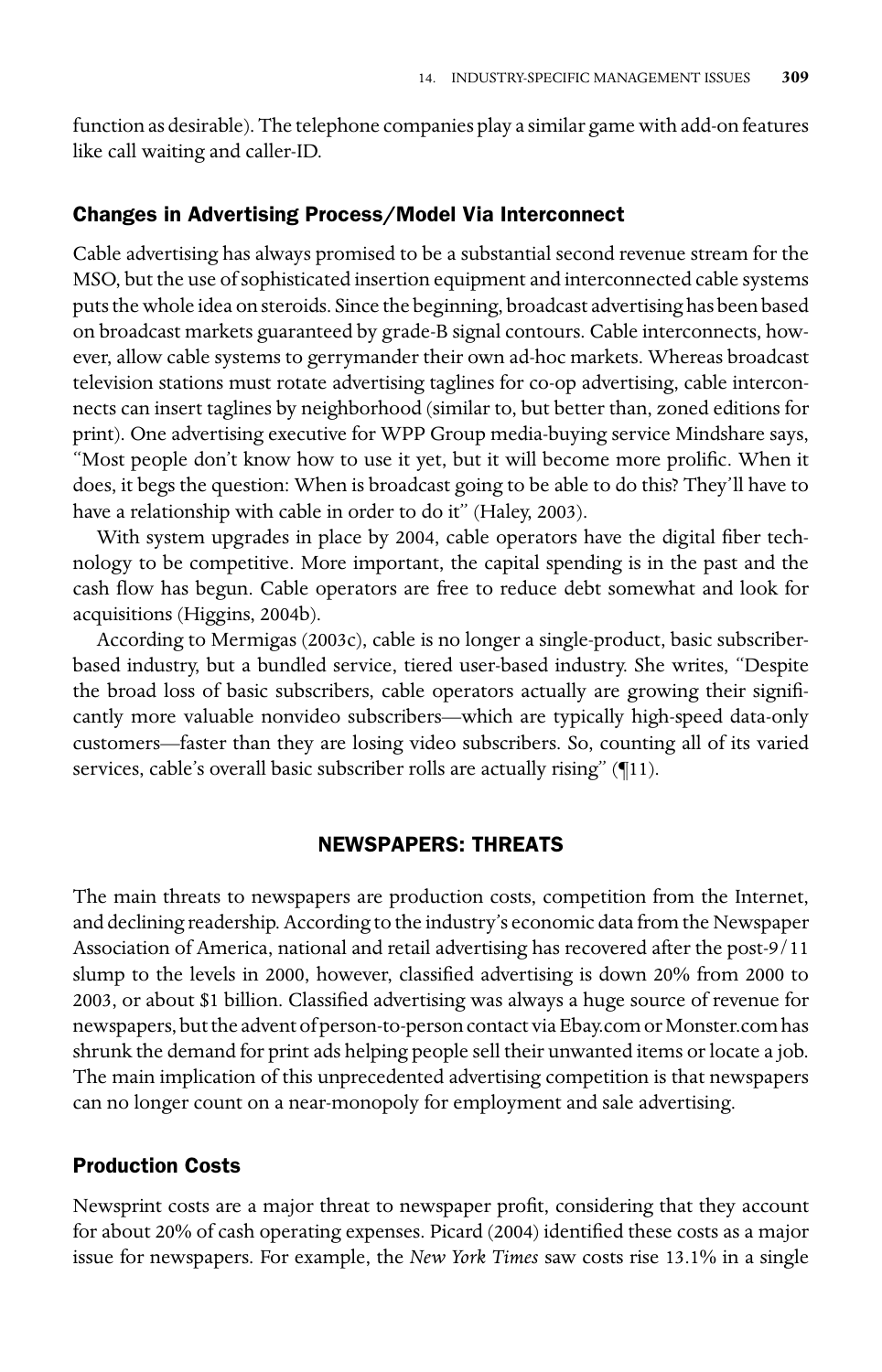year (Graybow, 2003). In recent years, most newspapers have gone to narrower page widths to cut losses.

#### Internet Competition

Christie, Di Senso, Gold, and Rader (2000) explained that the Internet threat to newspapers in the United States is two-fold. First, domestic newspapers rely more on advertising for revenue than do foreign newspapers, especially with regard to classified ads that are threatened by Internet competition. Second, the consumer is also lured away by the Internet, in terms of discretionary time and competition for viewpoints. They concluded that displacement is a major threat because readership is already down because of both declining literacy and increasing media choice.

Online classifieds, particularly in the form of help-wanted and auction Web sites, continues to threaten an important source of revenue for newspapers. Most newspapers have been improving their own Web sites to improve revenue. For example, New York Times Digital showed substantial growth in 2003 in employment and automotive classified, thanks in part to deals with AOL and General Motors (Gough, 2003a).

The issue, of course, is whether or not the competition for classified advertising serves as a significant threat to the viability of daily and weekly newspapers. Some observers noted the resilience of the newspaper industry to change (Picard, 2004) and others were less sanguine (Albarran, 2002). Chyi and Lasorsa (2002) examined reader attitudes toward online editions and found that most preferred the print editions, suggesting that the newspaper medium is not likely to change in the near future.

#### Declining Readership

According to Scarborough data from the Newspaper Association of America (2003), daily adult readership declined from 55.8% in 1998 to 52.8% in 2002. Sunday readership also declined, from 68.1% to 64.5%. The clear challenge for management is to stem the losses, while competing media see gains in consumption.

Functional illiteracy is a growing threat (Picard & Brody, 1997). People can read, but some so poorly that they cannot enjoy a newspaper. Ninety million American have lowlevel reading skills (Terry, 1996). Over time, the No Child Left Behind Act will improve basic skills, but functional illiteracy is a current threat to newspaper circulation.

#### NEWSPAPERS: OPPORTUNITIES

The greatest opportunity for newspapers lies in leveraging their dominant position in local communities. Newspapers, regardless of declining readership and circulation, are central to the culture and zeitgeist of their metropolitan areas. Radio talk shows feed off of newspaper content, and broadcast television news producers get their agenda delivered daily to their front porch. Despite the old technology, newspapers function as the official journal of events for a community, and no one should underestimate the importance of what gets printed in the paper each day (Picard, 2004).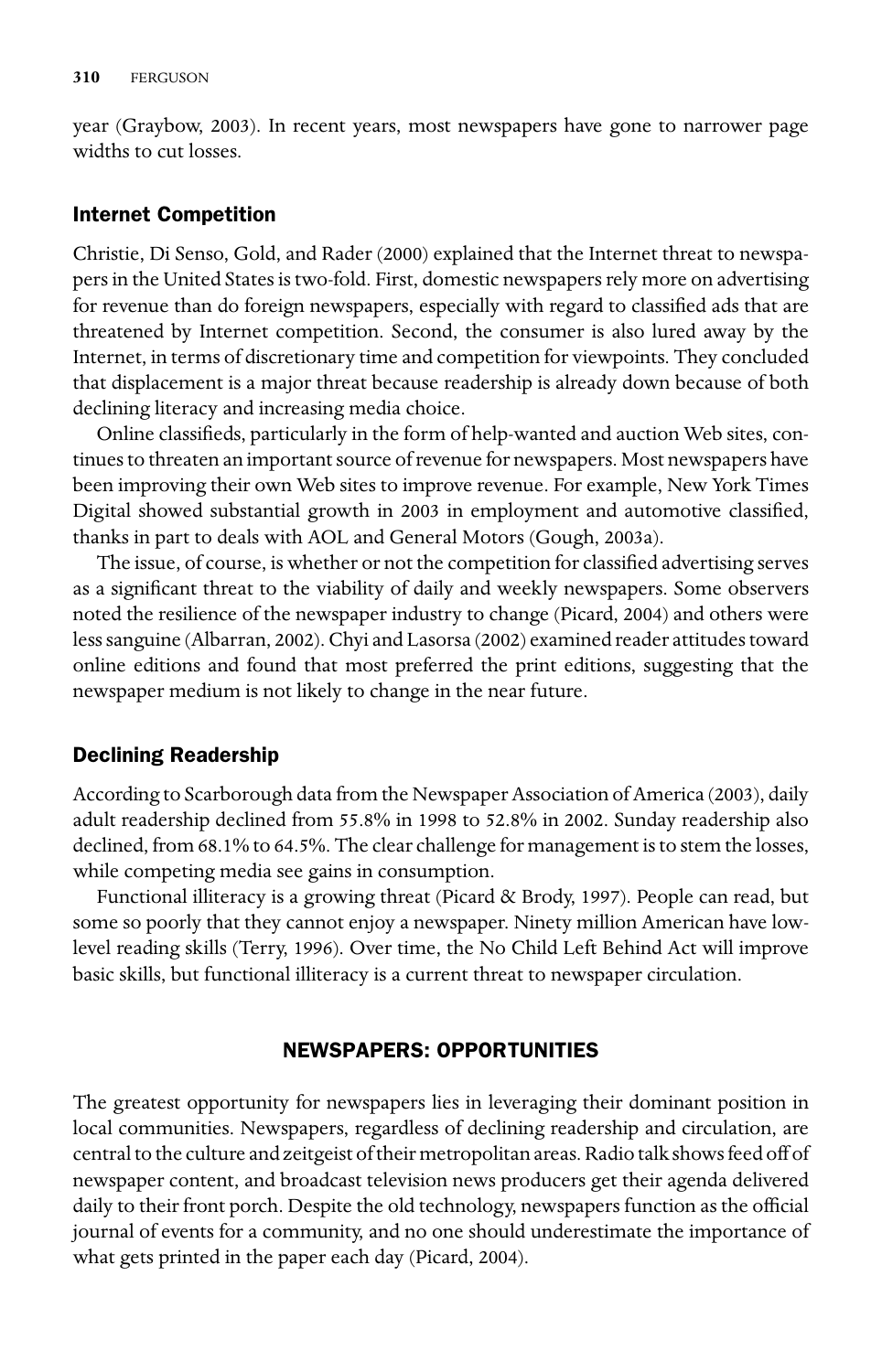As a result, newspaper editorial operations have tremendous capacity to inform and persuade, but typically only once per day in traditional format. As previously mentioned, as a threat to broadcast television, newspapers in a video streaming era have the unique opportunity to provide visual stories that individual TV stations only wish they could or pretend they can. For decades local broadcast television news had a monopoly on vivid and visceral impact. With a few notable exceptions, broadcast television news is superficial and sensationalistic. Soon it will have a formidable competitor as journalism schools are already training a generation of news practitioners who can write clearly as well as construct compelling images.

Newspapers have numerous opportunities to use the Internet. In many cities, the local Internet portal with the most information belongs to the local newspaper. The "journal" function of daily newspapers lends itself to online chronicling of news, events, and directories. Studies on Internet opportunities portray a bright future for newspapers, despite competition from other media (Lacy, Coulson, & Cho, 2002).

"Watching" a daily newspaper will be different from just reading it. The form and content will offer not just new business opportunities for managers and owners, but also change the way reality is socially constructed. And if IBM ever perfects an inexpensive, portable display technology based on flexible transistors, the newspaper may become the dominant electronic medium in the future.

#### MAGAZINES: THREATS

The main threats to magazines are competition for talented writers and editors from within the magazine industry and competition from Internet and traditional media, especially niche cable. Rising postal rates are a continuing threat because preferential second-class handling had long made subscriptions affordable (Daly, Henry, & Ryder, 1997). Greco (2004) noted that declining circulation issues make it difficult for magazine publishers to make money.

#### Internal Competition

Top editors, publishers, circulation directors, and other executives move among periodicals so that the industry feeds on itself. It is a corollary of product diversity that industries will find a shortage of talented employees. Turnover is an ongoing problem in magazines because of internecine competition.

#### External Competition

The Internet itself is like a giant newsstand, with many more dedicated topical Web sites than the number of available magazine titles. Many sites are tied to fledgling print content providers who hope to make it onto the mainstream newsstands. For established print magazines, however, competition from a free Web source providing a near substitute can lure away paying subscribers. In the case of such men's magazines as *Playboy* and *Penthouse*, adult content on the Internet has killed an entire category of magazine content.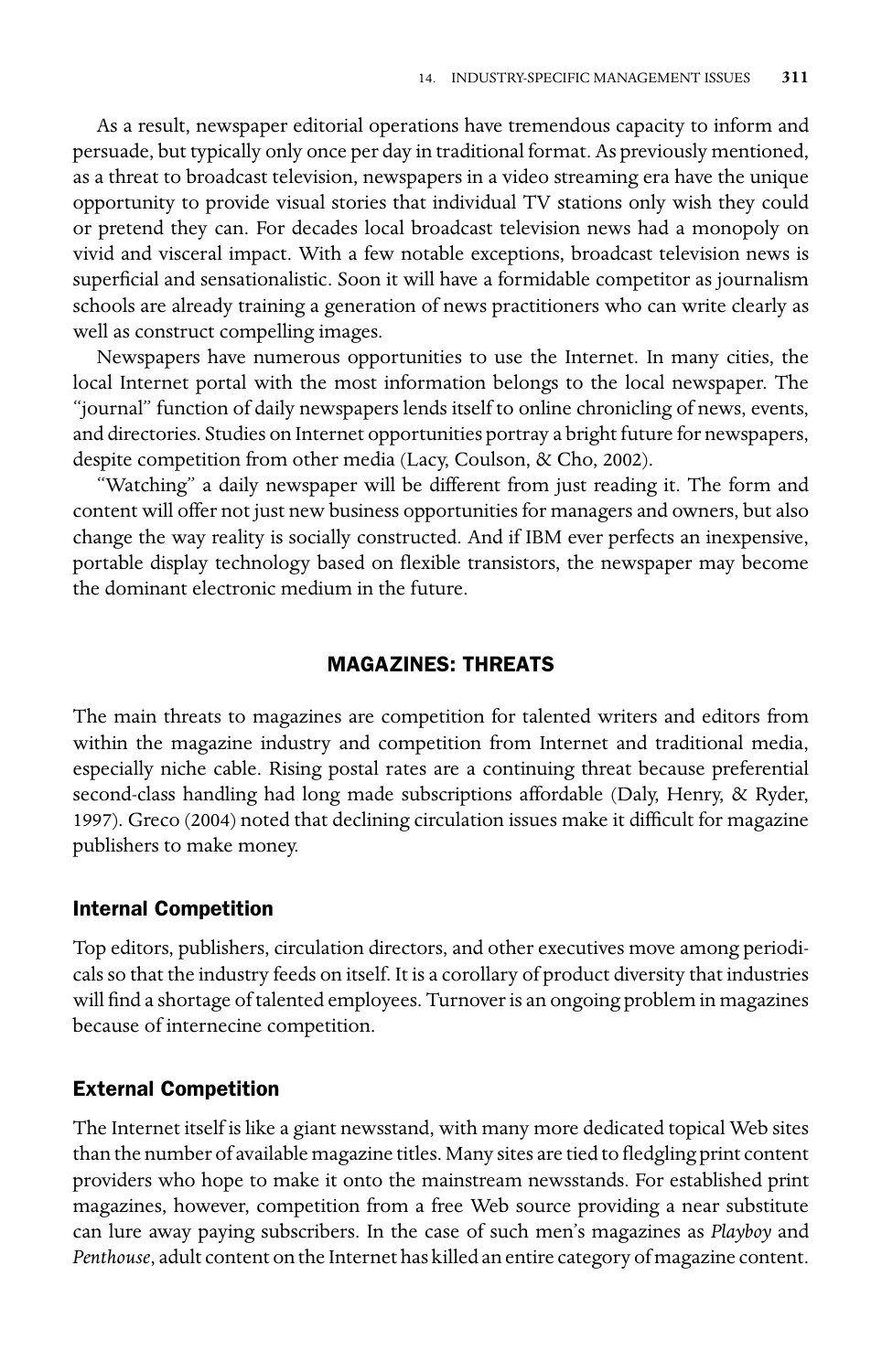# Circulation Issues

Greco (2004) reported that proliferation of magazine titles threatens the profits per title. Readership per title declined 10% between 1996 and 2002, whereas the cost per single copy at the newsstand rose 35%. The implication is that advertisers are not willing to pay more for fewer readers.

# MAGAZINES: OPPORTUNITIES

The major opportunities for magazines lie in renewing long-standing target audiences with fresh approaches and in cross-promotion among competing media. First, a mature medium like magazines requires renewal (e.g., reinventing *Redbook* as *Rosie*). Second, despite how competition from other media is a threat under normal circumstances, magazines find a giant opportunity in cooperating with those same media to launch new titles (Lagorce, 2003). Thus, cross-promotion has become a key vehicle for magazines to cut through the clutter of offerings.

For example, *O*, the Oprah Winfrey magazine, and *Martha Stewart Living* are both successful because the audience is tied to the broadcast or multichannel television product. Cross-promotion is a way to overcome the odds against a new title floundering before its third birthday, which is the usual insurmountable hurdle (Greco, 2004). Another "safe" opportunity in new magazine titles is the use of brand extensions. For example, *Teen Vogue* capitalizes on the main brand but focuses on a younger readership. Another spinoff title is *Sports Illustrated on Campus.*

# BOOKS: THREATS

Rawlins (1998) identified several threats to (and opportunities for) the book publishing industry. For example, cheap, fast, high-quality paper copying threatens copyrighted books, especially those with expensive per-copy prices. He writes:

Imagine a world of small cheap personal copiers, where you can rent, then copy, expensive paper books just as you can rent music, software, or movies today. Imagine a world where one student in a class buys a copy of a textbook, then copies it for all the others. Imagine a world where publishers in Pacific Rim and Middle Eastern countries buy one copy of a book then sell duplicates just above the duplicating cost (¶ 23).

Other threats to the book publishing industry are media consolidation, declining reading skills, and the advent of Creator to Consumer (C2C) printing.

# Media Consolidation

Although the sheer number of book publishers has mushroomed to 73,000 (many of whom only publish one title), the number of major book publishers continues to decline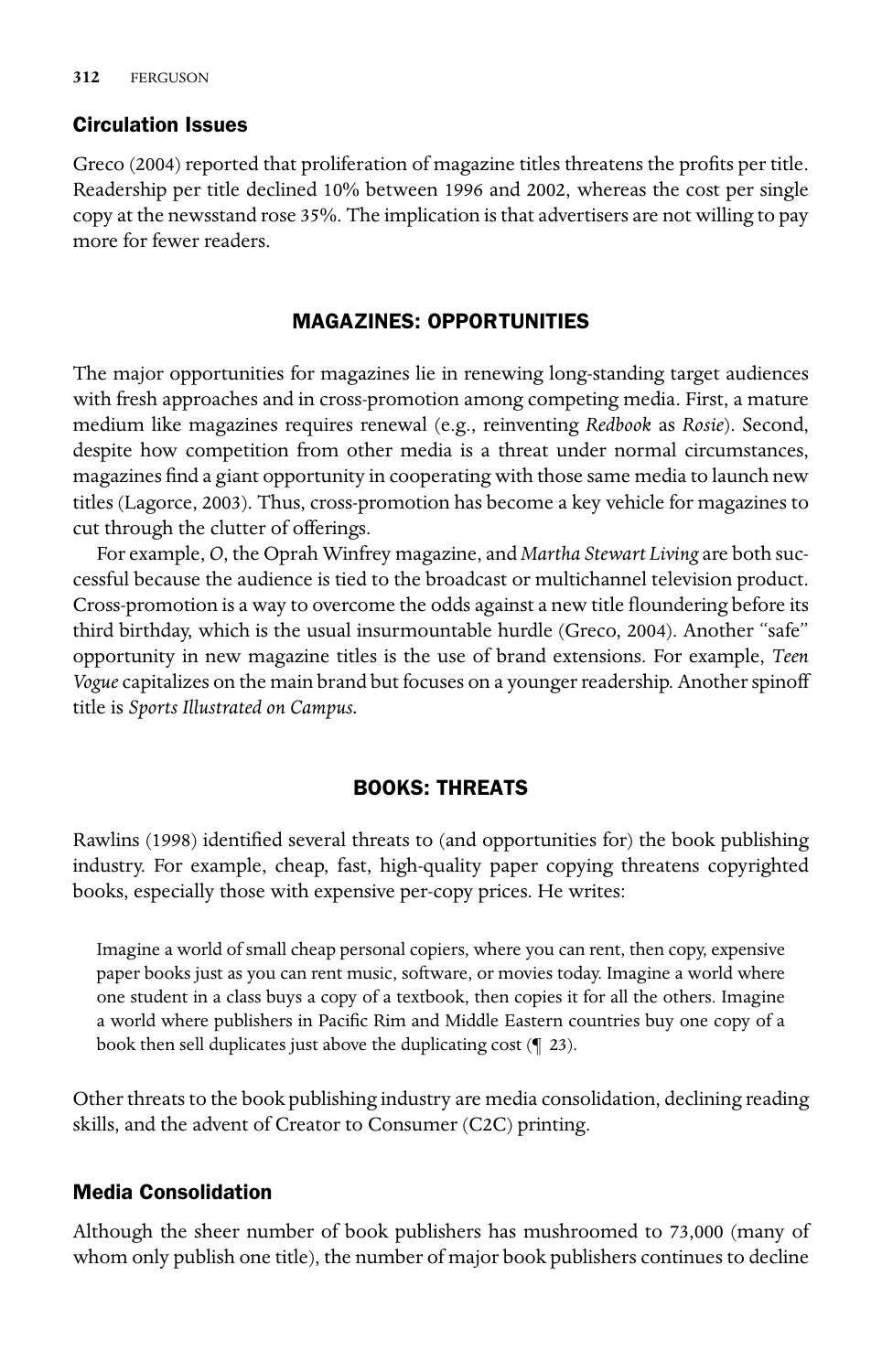as larger companies acquire smaller publishers. Desktop publishing may have decreased the cost of press runs, but the cost of being large has fueled mergers.

#### Declining Readership Skills

Functional illiteracy probably threatens book reading to a greater degree than newspaper reading. Print journalism has headlines and photographs, sentences are shorter, and the required attention span to complete a newspaper is far less than the average bestselling book. As a result, book retailing has changed over the years. A customer is just as likely to purchase a magazine, a video, or a music CD as they are to purchase a book.

#### Creator to Consumer

C2C is an issue for book publishers because it limits the amount of control publishers have over what gets printed and what does not: Readers simply bypass the publishers. Disintermediation, a new concept abetted by new digital technologies, removes the middleman when the Internet becomes the distribution channel. In the book industry, fledgling authors find few barriers to entry on the Web. Vanity press opportunities still abound for those who want to hold the book in their hands, but there is a growing market for book titles with very light demand.

Traditional publishers have responded by printing books on demand, using the same digital efficiencies that spawned the Web. Such micropublishing, as well as experiments with e-books, may turn the threat of C2C into an opportunity. Even so, the digitization of books makes piracy an even greater threat than in the past (Greco, 2004).

#### BOOKS: OPPORTUNITIES

The main opportunities for the book publishing industry are electronic publishing, online printing, and printing on demand.

#### Electronic Publishing

Rawlins (1998) wrote:

The problems facing the publishing industry seem insurmountable, if publishing proceeds as it does today except that books are electronic instead of on paper. But with a new view of publishing the apparently severe problems become opportunities. The only viable longterm solution is for publishers to make book buying cheaper or more convenient than book copying, as it used to be 5 years ago. Publishers can do so if they keep a stable number of captive readers and amortize costs over their entire list. (¶ 29)

Rawlins further explained that the same 500-page textbook that costs 10 cents a page (or 5 cents second-hand) only costs 3 cents a page on a large copier or 1 cent a page on a large printer. Electronic distribution brings the cost down to 1/5 cent per page. The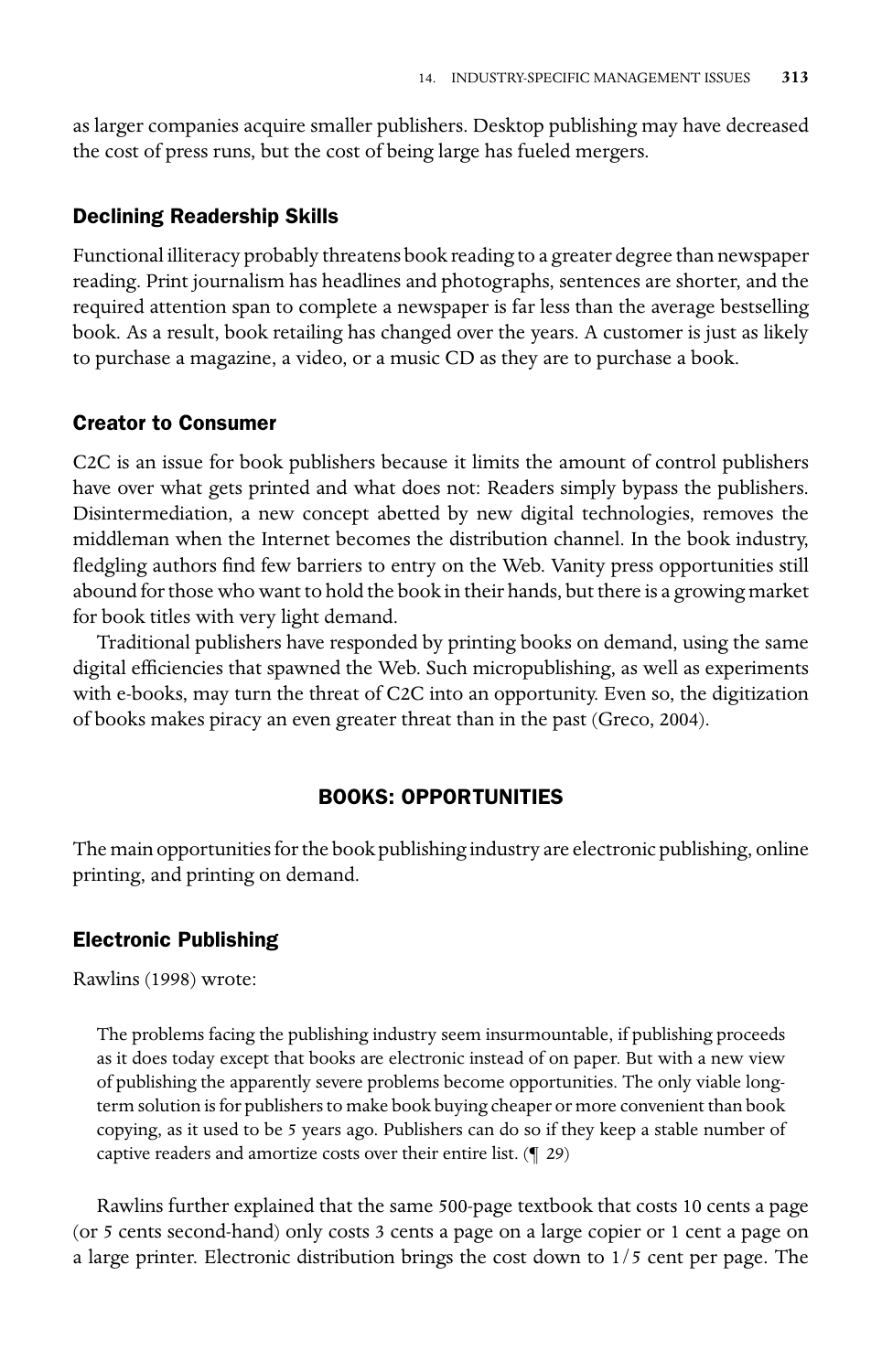electronic text content can be augmented with video/sound or automatically crossreferenced: "Electronic books can be easier to distribute, less expensive, less risky, more powerful, more flexible, more immediate, and easier to search and collate. They can also be interactive, changeable, and adaptive" (Rawlins, 1998, ¶ 6). Small wonder that electronic books have become more popular. But as easy as is to distribute books electronically, it is harder for publishers to guard against piracy. Greco (2004) noted that the success of e-books is at least a decade away and that technology has its limits.

# Online Printing

Rather than try to keep a wide selection of books in stock, retailers could provide electronic copies to customers. Assuming a reliable encryption scheme, books could be read on electronic devices, even cell phones or laptop computers. Bookstores could cut their inventory to just one hardcopy of every available title.

# Printing on Demand

Another option is to print books in the store on demand. For \$200,000 a high-speed, high-quality printer could produce an attractive bound book in under an hour, similar to 1-hour photo labs. The high cost of the printers would be offset by the reduced costs in inventory and shipping.

# Online Book Sales

Once books are in print, the retailing function is influenced by e-commerce sites (e.g., Amazon.com). Booksellers like Barnes & Noble or Waldenbooks see competition from online book sales. Greco (2004) described the competition as intense, not just for distributors and retailers, but for the publishers themselves.

# FILM: THREATS

The main threats to the film industry are copyright protection, VOD, and the rise of home theater systems. The first threat is real and also applies to other video industries. The second threat is more subtle because the movie industry will still produce content that is feature-length and high-cost, what most people conceive as a movie or film. But as movies become less of an out-of-home phenomenon, the identity of the film industry will suffer. People will still look on movie attendance as a social outing, but the number of theatrical releases may decline. The trend according to the Motion Picture Association of America (2003) shows an 8.3% decline in the number of films released each year in the United States, from 509 in 1998 to 467 in 2002.

# Copyright Issues

Once a film becomes a stream of digital bits, it can be copied from DVDs (with the help of readily available decryption keys posted on the Internet) or digitized from stolen prints.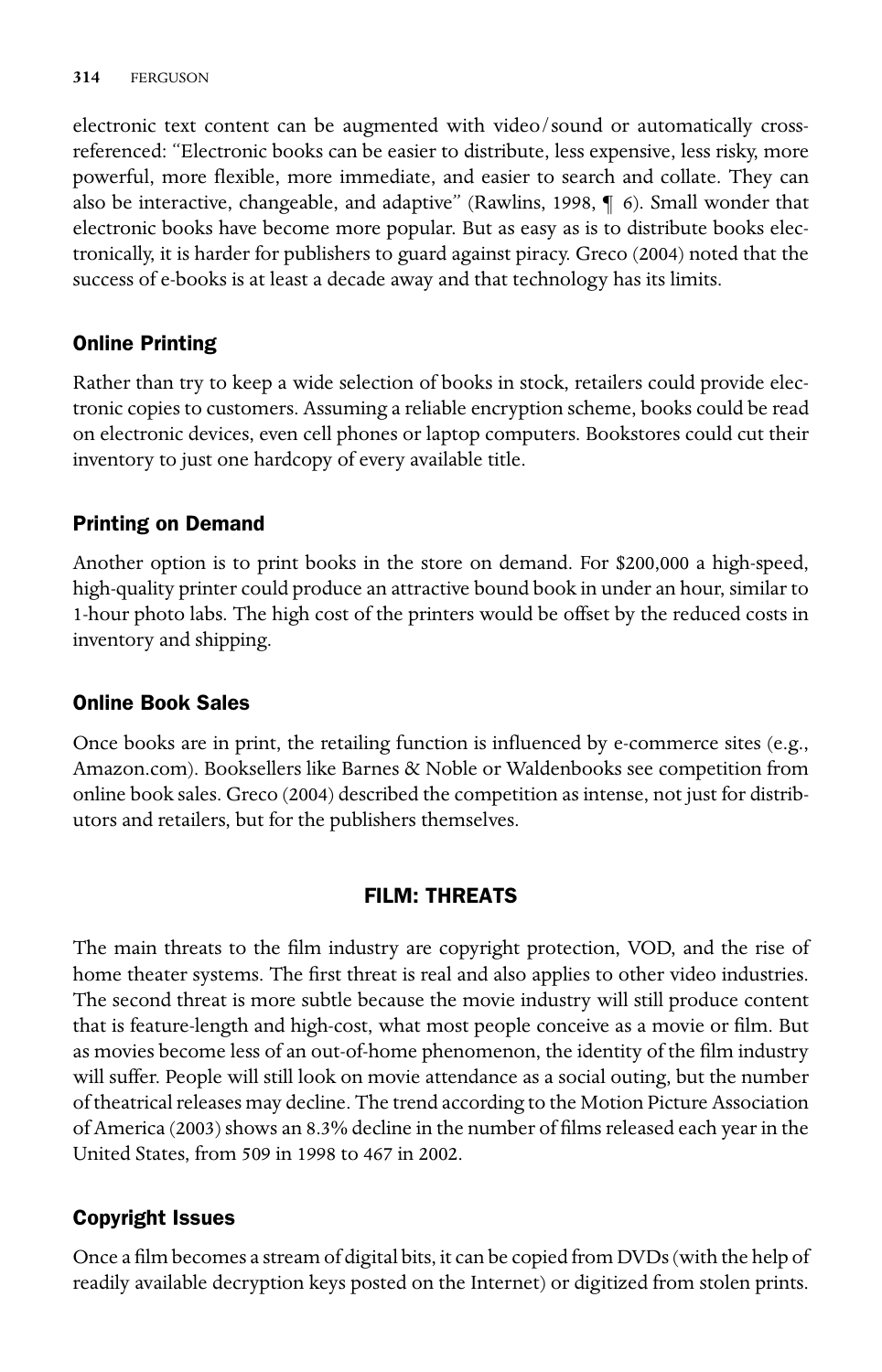Once a movie becomes a computer file, pirates can share the content with anyone in the world, much like MP3 music files but with an immensely greater file size and download time. The Motion Picture Association of America (MPAA) estimates that piracy costs the film industry \$3.5 billion a year, with 350 thousand to 400 thousand films illegally swapped on the Internet each day (Graser, 2003).

Fortunately for Hollywood, downloaded files are most frequently those media that enjoy repeated play, such as video games and songs ripped from CDs, rather than movies. Films are less likely to be played again and again, and therfore, obtaining a free copy is less attractive to the consumer. The cost in time and effort to steal an entire feature film is greater than buying a legal copy, in the event that someone wants an archival file to enjoy multiple times. Still, the cost of DVD burners is under \$200, compared with \$3,000 in 2001 and will likely become standard equipment on many desktop computers (Graser, 2003).

#### Video-on-Demand

VOD is an exhibition window for theatrical films that comes long after the Cineplex and the video rental store. Yet, the marketing of subscription video-on-demand (SVOD) overcomes some consumer resistance by bridging the pay-per-view concept and the premium channel (pay-per-month) concept. According to one industry enthusiast, "By reinforcing the benefits of the subscription business model and emphasizing that there is no payment for each use and no separate purchase decision by the consumer, psychological hurdles are removed" (Starz Encore Group, 2003).

The film industry has yet to discover if more profits can be achieved by releasing VOD movies earlier, immediately following(or instead of) theatrical release. As discussed earlier, the diffusion of in-home theater projection systems may eventually prove a threat. One wonders if someone with a video system with surround sound and a 50-inch highdefinition picture will still be willing to pay box office prices to see new releases. Perhaps movie studios will alter the release window schedule to benefit the high-tech user.

No one is predicting the demise of big screen theaters. The social opportunity for young people is not easily substituted by other media distribution. However, the future of video rental stores is far less certain. To the extent that the film industry competes with video rentals, alternative distribution is a threat. But it can also be a huge opportunity.

#### FILM: OPPORTUNITIES

If content is king, then the relationship between co-owned studios and networks should eventually favor the producers. With new technologies, the old triumvirate of production, distribution, and exhibition is being broken down. The exhibition function is becoming less meaningful, especially in filmed entertainment, as consolidation and technology tighten their grip. Hollywood unions like the Writers Guild of America (WGA) foresee the demise of the license-based residual system, if content is simply placed on a giant video server for audiences to retrieve using broadband or fiber delivery, according to WGA East President, Mona Mangan (personal communication, January 7, 2004).

Whatever labor sees as a threat, management may see as an opportunity. Strategic alliances and mergers have always been a huge opportunity for the film industry. The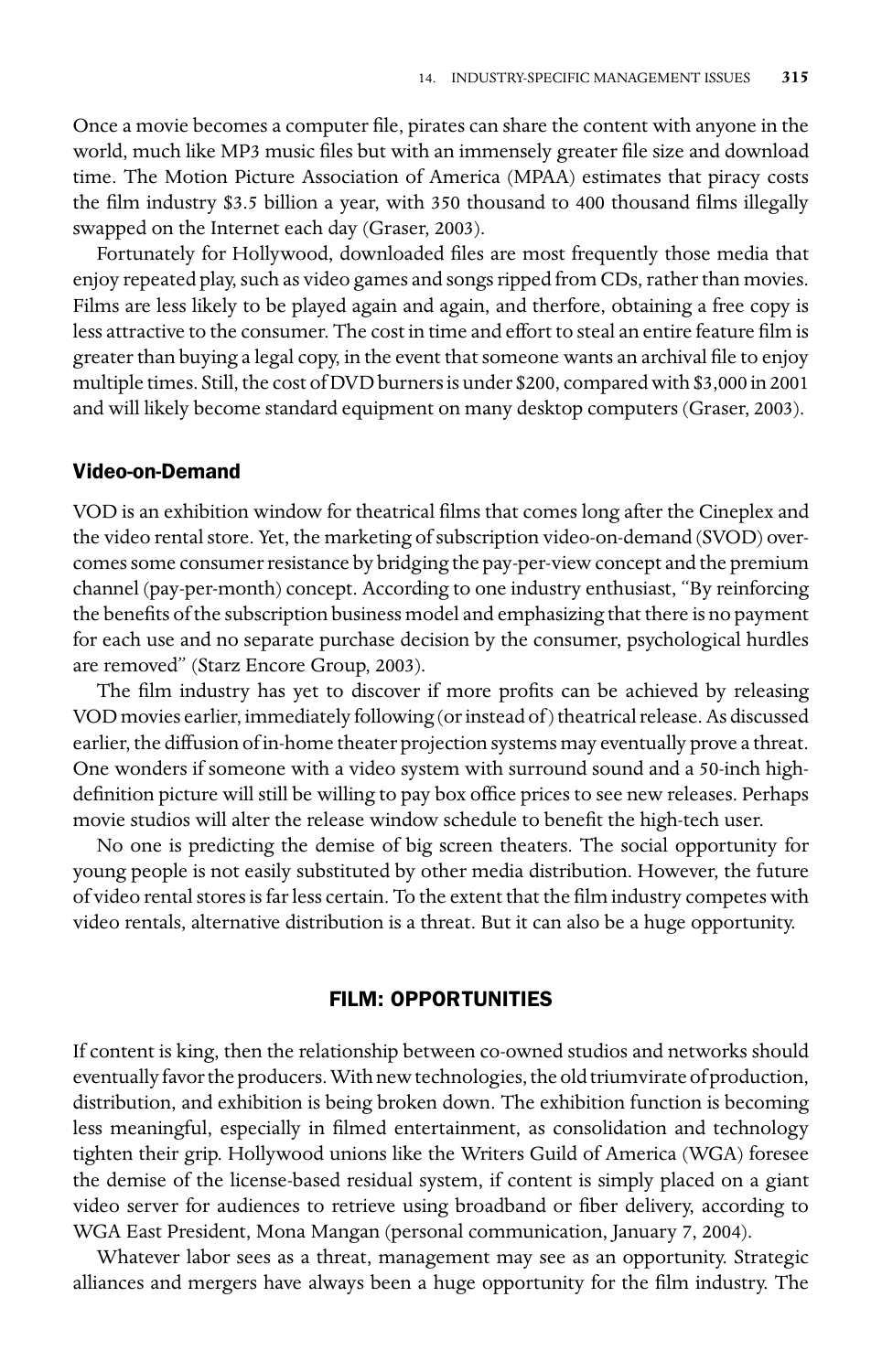sale of Vivendi-Universal to General Electric (GE) subsidiary NBC is hailed as a way to repurpose thousands of hours of filmed entertainment. The film libraries of major studios have always had high value, but extracting the value was a problem because of the shelf space of channels and the ability of content packagers to schedule the material. When the audience can pay a single subscription fee, a kind of library card, the value is easier to realize.

Even if the SVODmodelfails to capture thefancy of viewers everywhere, the incredible success of sell-through DVDs in 2002 and 2003 is making the video rental industry nervous. According to Amdur (2004), "services such as Netflix, as well as deep sellthrough discounting at Wal-Mart and other mass-market retailers, may be stealing some of the traffic [from video rental stores]" (¶ 4). Blockbuster insists that the movie industry is beholden to the video window opening before the VOD window, owing to \$12 billion in gross profits from home video and DVD, far greater than the \$500 million generated by pay-per-view and VOD.

#### RECORDING INDUSTRY: THREATS

The main threat to the recording industry is not some wolf at the door, but one already roaming the hallways: peer-to-peer file sharing. Although Napster has been neutered, offshore services like Kazaa still provide the means for music lovers to download copyrighted materials without paying anyone. As a result, recording studios and retailers alike are reeling from the losses.

This threat is not without its critics, because it is not reasonable to assume that everyone is a thief. Indeed, economist Stan Leibowitz argued that the recording industry is not suffering as much as the RIAA would have the public believe. The losses, he claimed, are substantially less than what one should expect. Leibowitz attributed the stability of sales to basic honesty among CD buyers, "It's not that say, 10 percent of record sales is a trivial amount of money, but it's not going to be the death of the record industry" (Cave, 2002, ¶ 13).

#### RECORDING INDUSTRY: OPPORTUNITIES

The main opportunity for the recording industry lies in Internet-based digital music delivery systems. For example, record companies can join forces with the digital music services that are selling songsfor 88 cents(Wal-mart) to 99 cents(Apple's iTunes). Another opportunity may be the continued cross-promotion of music-related media products.

The recording industry is beginning to recognize that its original retail chain is not the only way to make money. Rack jobbers (who supply CDs to mass retailers) will still provide a convenient outlet for the casual buyer of music, but legal music downloads and digital rights management (DRM) are becoming the means to keep the industry healthy. Leibowitz argues that the consumer is willing to pay for the convenience, "It may be the cost of putting these collections of songs together. Even though it seems low, it's more effort than the typical person is willing to go through. That may be what the salvation of the record industry is—that it's simply too hard to do on your own what they do for you" (Cave, 2002, ¶ 18).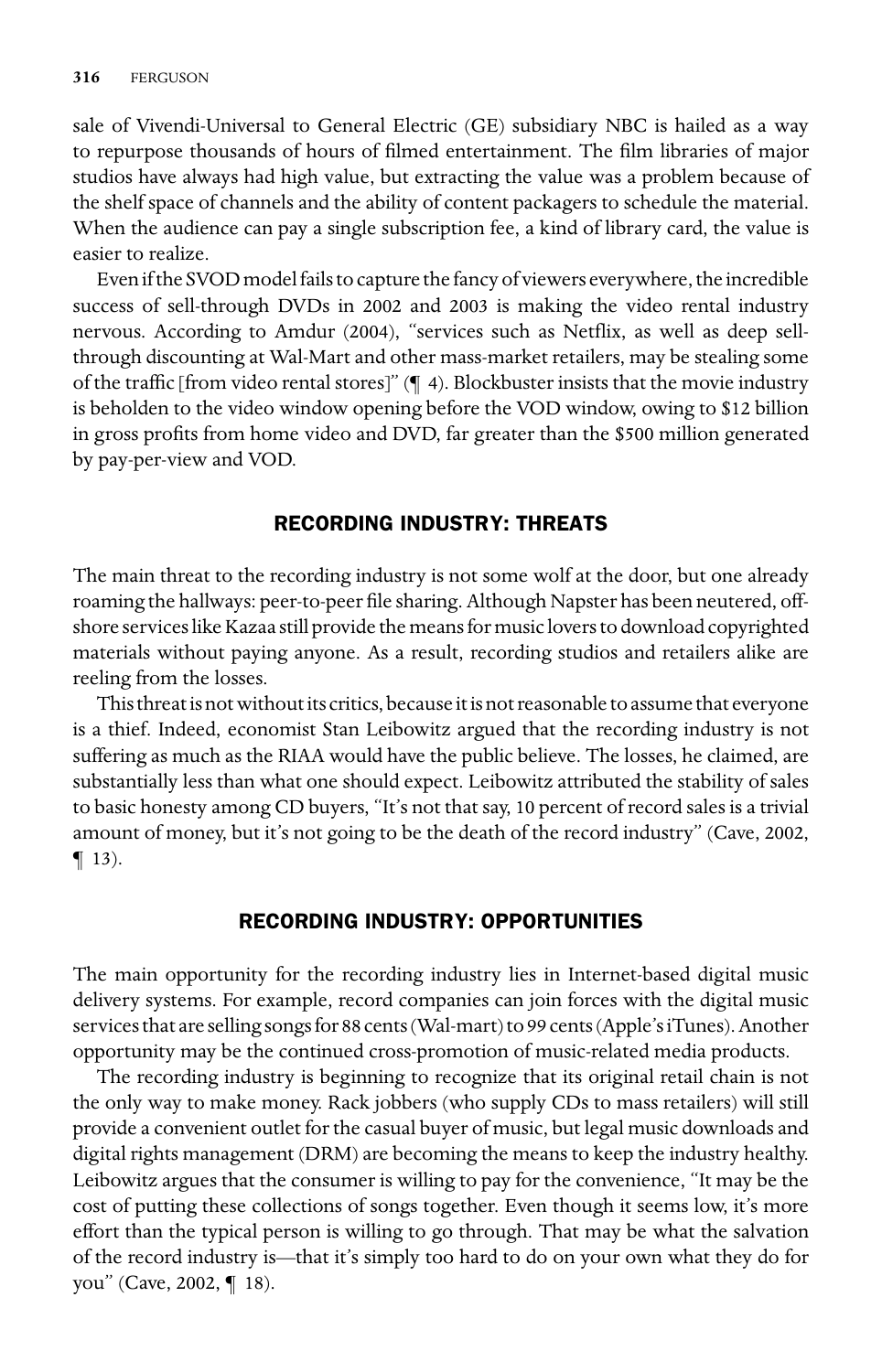#### **SYNTHESIS**

Media managers have a lot more in common than what the foregoing discussion implies. As media converge and ownership consolidates, the issues look the same except from the functional level. Ferguson (1997) identified some unique concerns facing media managers in a global sense (e.g., operating in a fishbowl of public attention).

Lavine andWackman (1988) foresaw five primary management issues of the 1990s and the new millennium: increasing competition, rising fragmentation, human productivity, technology as a change agent, and increasing ownership concentration. The foregoing discussion of industry-specific issues includes three of the five; productivity and concentration are concerns common to all. Competition is felt the most by media industries that were functionally unique (broadcast television, multichannel television, and newspapers), but shared by the rest to varying degrees. Fragmentation is a common problem for today's media, largely owing to the tremendous change brought about by new media (e.g., the Internet) and by new technologies (e.g., compressed digital media).

Turow (2003) identified six trends for the new millennium: media fragmentation, audience segmentation, distribution of products across media boundaries, globalization, conglomeration, and digital convergence. Audience segmentation, or targeting, is more important for radio and magazines than broadcast television and newspapers, but some degree of segmentation is important to all media. Media managers will need to treat segmentation as a separate issue. Globalization of media is increasingly important to all as a means of finding new markets for media products whose value is diminished by fragmentation and segmentation.

From the preceding industry-specific analysis, I can posit 10 enduring themes that emerge within and across the various media. These management issues can be clustered in at least ten areas that fall into four broad categories of issues, related to the resources of the sender, the technology, the demands of the receiver, and regulation. All of the clusters are discussed in the following with regard to what we already know and what managers need to understand and learn about the possible scenarios.

#### Consolidation

With the exception of cable (Higgins, 2003b), all media continue to move to a smaller number of dominant corporations. The number of individual radio station owners is the most dramatic example, falling 24% from 5,222 in 1995 (before the Telecommunications Act of 1996) to 3,829 by the end of 1999 (Corporation for Public Broadcasting, 2001).

Clustered media ownership is becoming prevalent in the newspaper industry. According to Martin (2003), one third of all United States dailies are part of a cluster. Clustered newspapers tend to compete less aggressively, and they have higher advertising and subscription prices than nonclustered papers. Radio also does clusters and cable interconnects are based on clusters.

#### Competition

Competition is a key macro-level variable for all media industries (Albarran, 2002). The four types are monopoly, oligopoly, monopolistic competition, and perfect competition.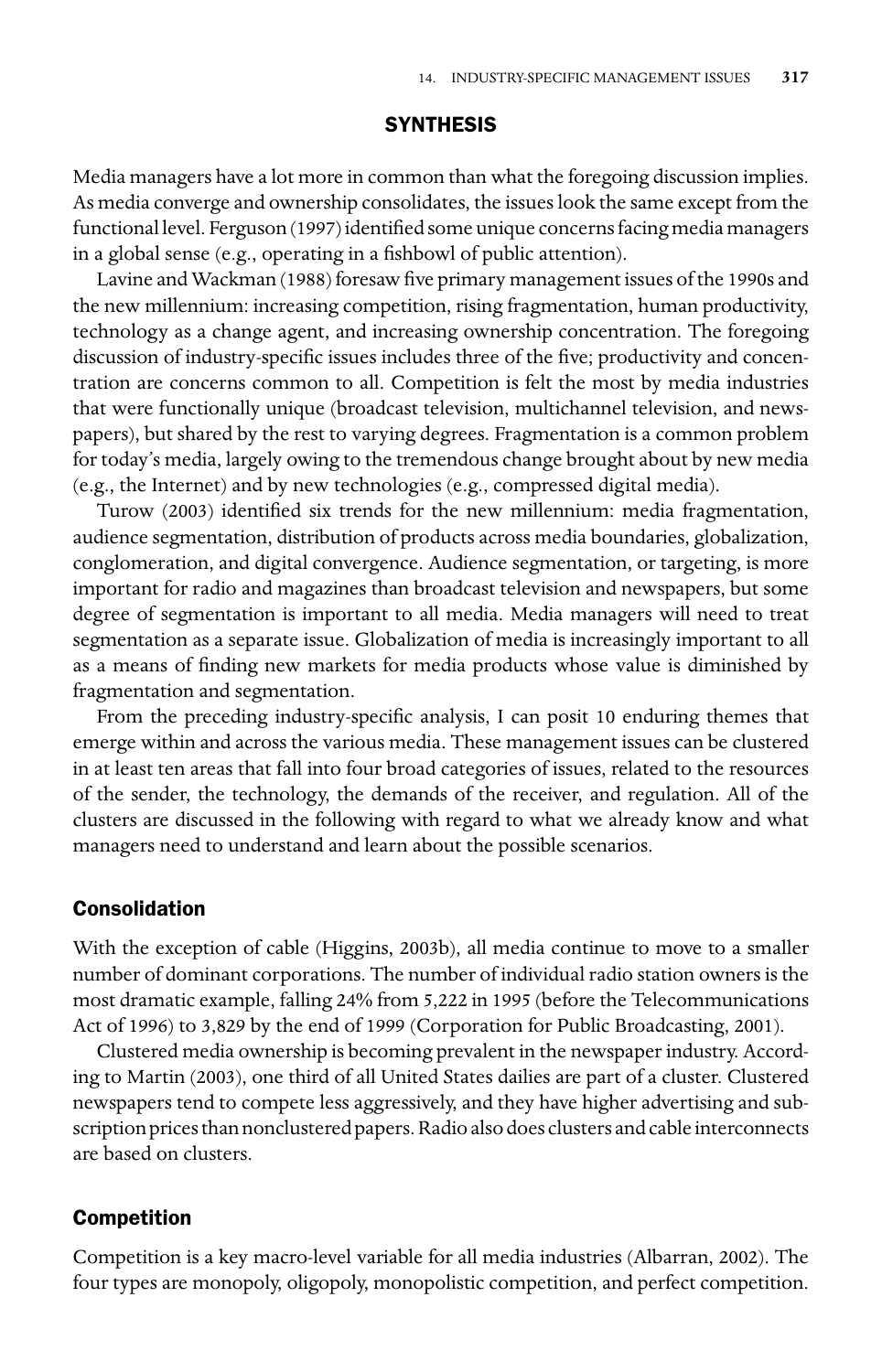These categories fit the media in clear patterns: cable and most local newspapers have monopoly structure; broadcast networks and stations operate as an oligopoly; radio and magazines exist in monopolistic competition; and the Internet approximates perfect competition because it has few, if any, barriers to entry. The greater opportunities depend on whether the media product comes from an established company or a newcomer. Perfect competition favors the latter and monopoly favors the former. Although a barrier to entry is an important element of market structure, economies of scale and scope protect the largest and most vertically integrated firms. Nevertheless, all media managers must differentiate their products to survive.

### Convergence

Mermigas (2003b) wrote that there is a lot of fear among the mature media industries, and for good reason. A key management issue will be how to combat slow (or no) growth. Being big enough to compete with the other giant corporations is crucial, but not becoming the next AOL Time Warner is equally important.

# Digital Conversion

Managers in all the media industries must contend with offering their content online. For some, it is a matter of keeping up with the competition and trying to grow new revenue streams. For others, the goal is to build a new business model that takes advantage of the 24/7 nature of information in the digital age. Deadline pressures, for example, are entirely different for media that offer information continuously. Interactive advertising opportunities are redefining the nature of the media. Managers must focus on the basic function of their particular medium rather than the discrete product it was before the digital age. Change is coming fast, and no one really knows what the media landscape will look like in 10 years, or even 5. Apparently, media use in the home will be very different as broadband connections become ubiquitous and high-tech devices become cheaper. Microsoft and others are shifting their focus away from the home office and into the living room, a trend that promises more change in the immediate future.

Digital rights management (DRM) portends to be a sea change for media audiences and media managers alike. DRM models allow content to be sold for a specific period of time, like a subscription. In the music industry, a lifetime license to a particular song can now be bought for under a dollar, but the term could just as easily be 3 months. The listener would receive a digital key that would unlock an encrypted file, but the key could be made to expire after awhile (offering an opportunity for renewal or conversion to lifetime access). Some unusual promotion opportunities also exist. For example, licensed users could be permitted to share brief, unencrypted portions of the content with their friends and be paid a bounty if the friend purchases a license.

Digital conversion is especially an issue for managers whose digital media content is provided free to the audience in anticipation that advertisers will pay the freight. Pop-up ad blockers and DVRs are effective ways for the audience to skip commercial messages.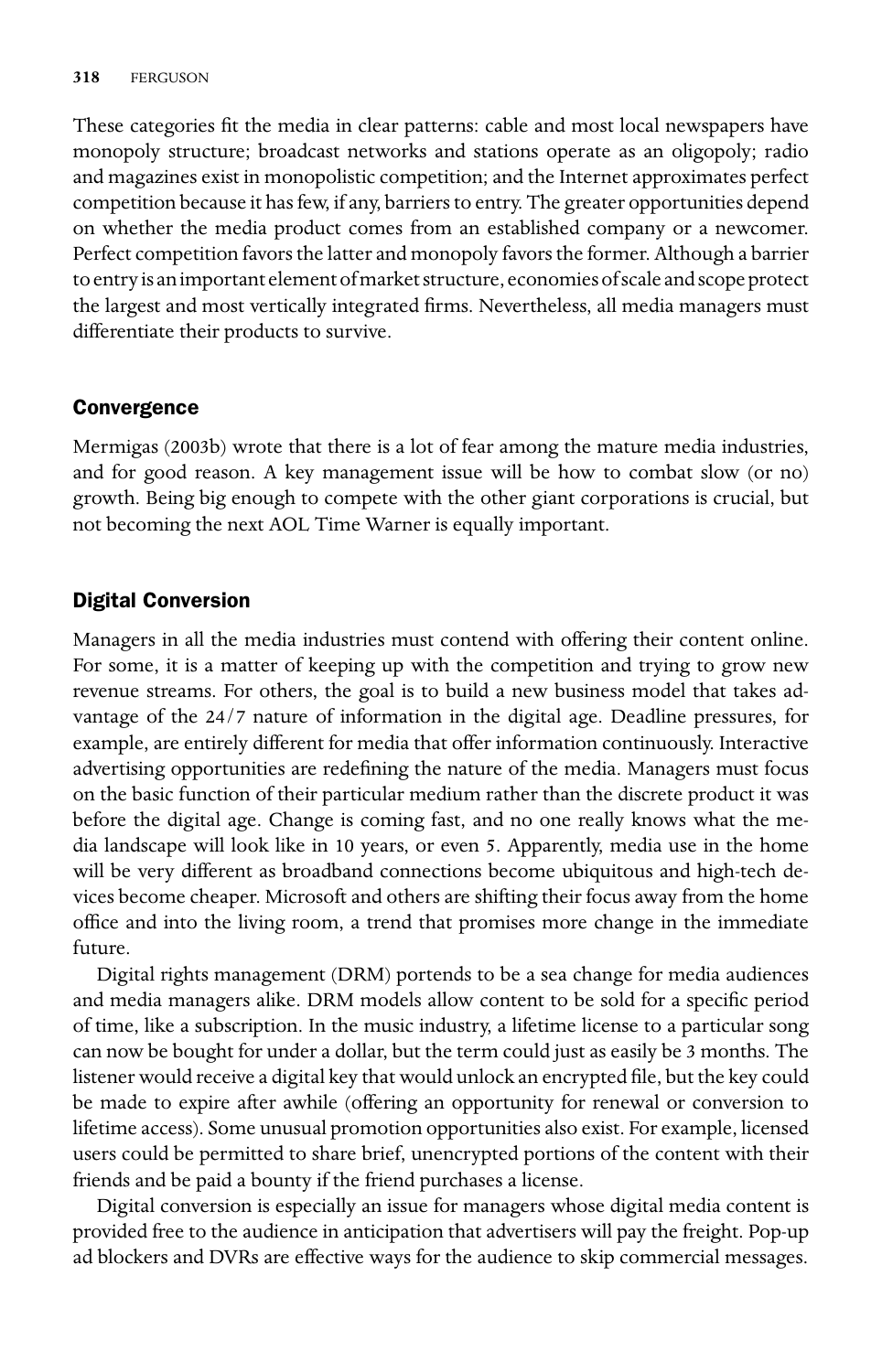The implication for managers is how to carefully gauge the demand for products. In the case of music, consumers will want the flexibility to listen again and again. Conversely, in the case of movies, the demand for repeat showings is less important.

# **Piracy**

Although piracy is primarily an issue to media that get repeated play (e.g., music), theft has always been an issue to media managers. Digitization has exacerbated the problem and further expanded the definition of intellectual property. Encryption schemes are frequently thwarted by hackers, who believe that all data (copyrighted or not) should be free. Once the decryption codes are posted on the World Wide Web, the battle is lost (Kerschbaumer, 2001). Piracy is particularly dangerous for media that are easily rendered (e.g., books) versus those with greater complexity (e.g., video).

# Asynchronous Viewing

Per-use pricing causes managers who have been focused on advertising support, even among subscription-supported media, to think differently about the audience. Indeed, the broadcast and multichannel television scheduling function is subverted when viewers empowered by DVRs or SVOD eventually choose their content from a menu, or choose their channels a la carte (Eastman & Ferguson, 2002). Books and music have always been an asynchronous experience, but radio and video can expect more discontinuous change, especially when the product relies on an advertising revenue stream.

# Automation

Technology-driven tactics like radio voice tracking and broadcast television centralcasting will continue to be important opportunities for media managers. As in most businesses, personnel costs are substantial for all media. Labor-saving methods help cut these expenses.Menu-driven, server-based distribution of video content may take the food analogy (Eastman & Ferguson, 2002) a step further: Like fast-food restaurants that moved the soft-drink dispenser from behind the counter out into dining areas where customers pour their own, video channels can move their schedule-based content from behind the network curtain of program scheduling out into the living room, where viewers can choose their own shows from a menu. In choosing their channels or restaurants, consumers can opt for self-service or full-service, depending on the situation.

# Demassification

One measure of advertiser-supported media is how efficiently it reaches a mass (albeit targeted) audience. As audiences become demassified, media managers must contend with increasingly fragmented audiences. To make matters worse, some functions within the media become less crucial (e.g., the program scheduling function), requiring different strategies and a realignment of talent. Ultimately, the media become more product driven than service driven in the age of disintermediation (where middlemen are less necessary).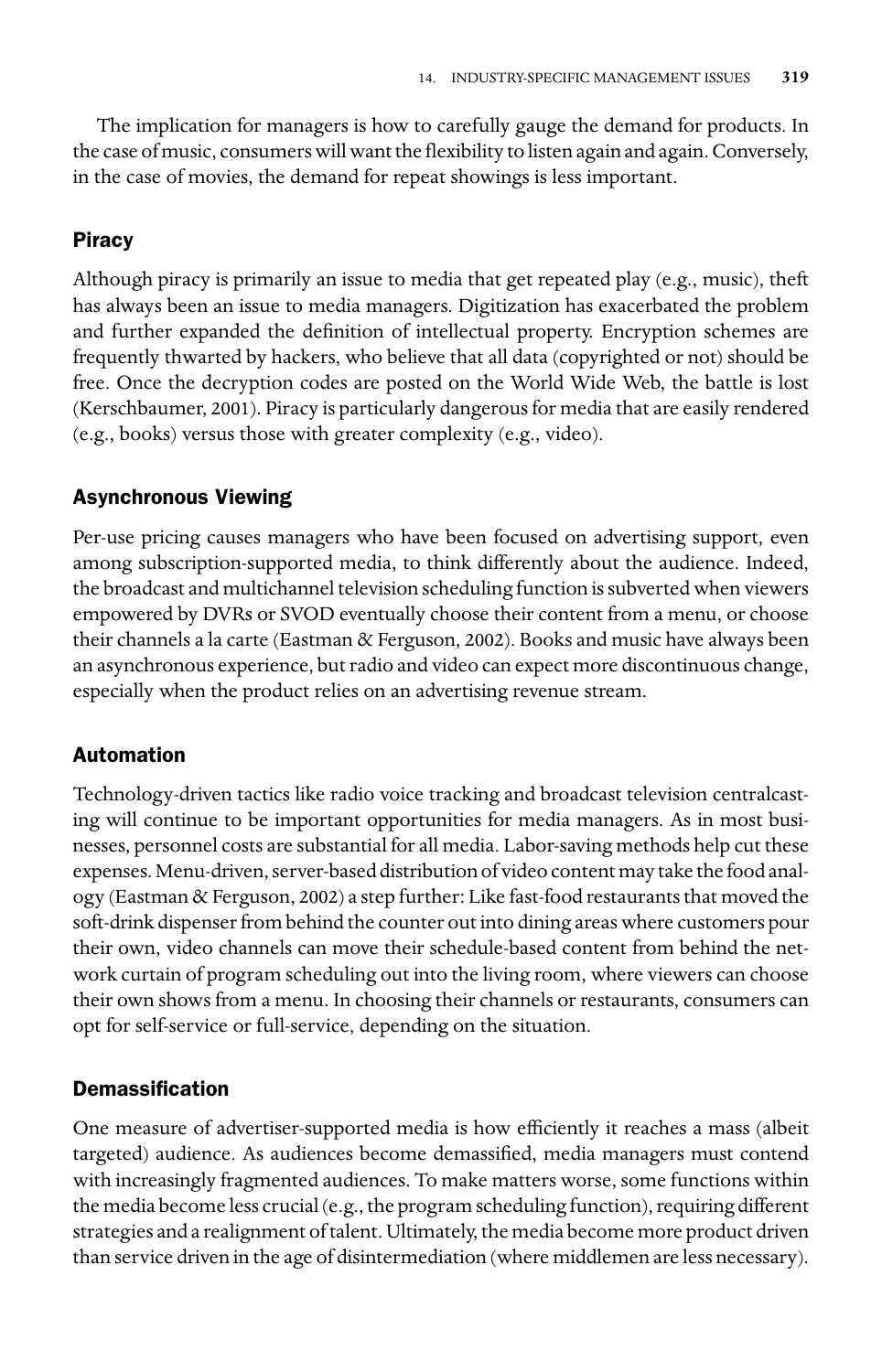#### Audience Measurement

Another consequence of audience fragmentation is the increased cost and complexity of audience measurement. The portable people meter is a necessary solution, but an expensive one. If Nielsen Media Research, for example, moves from a national people meter sample of 5,000 homes to 10,000 homes (as it did in 2003) to keep up with smaller and smaller audiences, broadcast television managers must find a way to pay more for essentially the same service and make the declining ratings sufficiently attractive to advertisers. Perhaps measuring audiences for advertisers will be less important in media that are forced by technology (and new opportunities) to rely less on advertising.

#### Regulation

Regardless of the medium, managers need to be wary of legal and regulatory problems. Less a problem for the entertainment media, the information media continue to guard against liabilities brought on by libel and newsroom diversity. All media managers must be wary of litigation (e.g., harassment) in some form. The complexity of contracts and union negotiations challenges all media managers in a world with more interlocking alliances among content owners and producers.

Finally, all the technology in the world is powerless against the will (and whim) of government regulators. A case in point is the opportunity of VoIP. The promise of yet another revenue stream for cable can be quickly undone if the government decides the threats to tax revenue or subsidized 911 service are reasons to restrict VoIP, or remove its competitive advantage. Anyone wistful for advertising-supported media might welcome government protection for disadvantaged audiences that may rely on free over-the-air channels, by requiring DVRs to limit or prevent ad skipping. A different FCC could decide that pay-per-view or viewing empowerment must not threaten the status quo. A different Justice Department or Supreme Court could break up the media conglomerates as easily as with the 1948 Paramount case or the 1984 AT&T divestiture.

Any one of these 10 issues is cause for concern among media managers, but they must contend with all of them to varying degrees. The challenges get greater with each new innovation and with every ownership consolidation. However, as Mermigas (2004) wrote: "Too many media companies and executives are content with simply acknowledging or dismissing the threat and challenge of VOD, PVR, intellectual property piracy, commercial ad skipping and anything else that smacks of a new competitive landscape that further fragments and even alienates viewers and advertisers" (¶ 23).

#### REFERENCES

Albarran, A. B. (2002). *Media economics: Understanding markets, industries and concepts* (2nd ed.). Ames: Iowa State Press.

Albarran, A. B. (2004). The economics of the contemporary radio industry. In A. Alexander, J. Owers, R. Carveth, A. Hollifield, & A. Greco (Eds.), *Media economics: Theory and practice* (3rd ed., pp. 207–220). Mahwah, NJ: Lawrence Erlbaum Associates.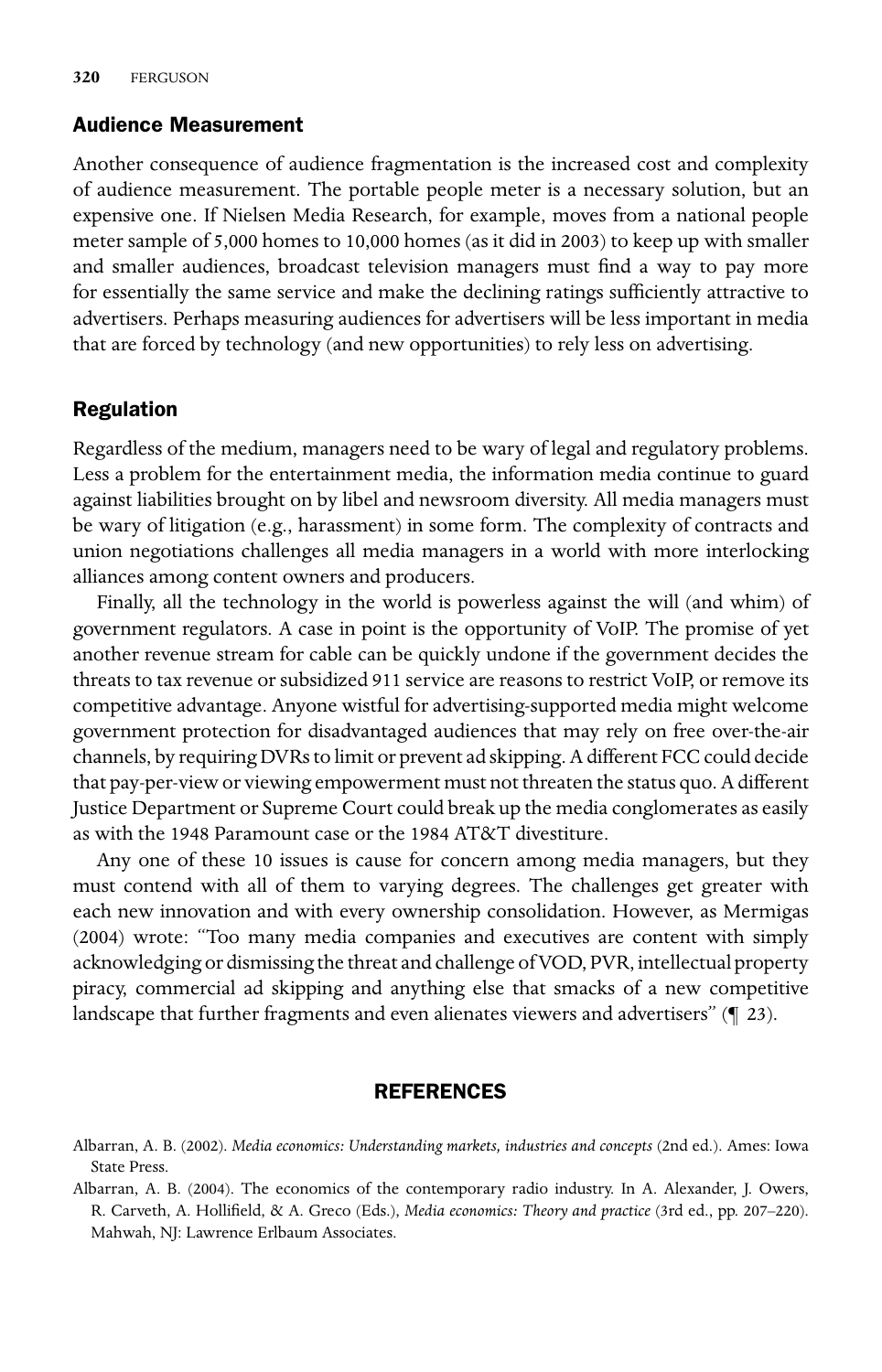- Amdur, M. (2004, January 6). Vidstore shares fall as DVD sales bite biz. *Variety*. Retrieved February 21, 2005, from http://www.variety.com/article/VR1117897892
- Carter, B. (2004, June 29). At Fox, reality robbery mastermind or just playing the game? *New York Times*. Retrieved February 21, 2005, http://www.nytimes.com/2004/06/29/arts/television/29FOX.html
- Cave, D. (2002, June 13). *File sharing: Innocent until proven guilty*. Retrieved February 21, 2005, from http://www.salon.com/tech/feature/2002/06/13/liebowitz/index.html.
- Chan-Olmsted, S. M., & Ha, L. (2003). Internet business models for broadcasters: How television stations perceive and integrate the Internet. *Journal of Broadcasting & Electronic Media, 47*(4), 597–617.
- Chan-Olmstead, S., & Kang, J-W. (2003). Theorizing the strategic architecture of a broadband television industry. *Journal of Media Economics, 16*(1), 3–21.
- Chmielewski, D. C. (2003, January 30). The Net is cutting into TV time, study finds. *Mercury News*. Retrieved February 21, 2005, from http://www.siliconvalley.com/mld/siliconvalley/ 5071191.htm
- Christie, E., Di Senso, P., Gold, M., & Rader, D. (2000, March). Print versus electronic media: The threat to newspapers and newsprint. *Digital Futures.* Retrieved February 21, 2005, from http://www.sric-bi.com/ DF/oldMFsummaries/PrintToC.shtml
- Chyi, H. I., & Lasorsa, D. L. (2002). An explorative study on the market relation between online and print newspapers. *Journal of Media Economics, 15*(2), 91–107.
- Claybaugh, J. (2002, July 1). XM satellite radio "on track." *Washington Business Journal*. Retrieved February 21, 2005, from http://www.bizjournals.com/washington/stories/2002/07/01/daily1.html
- Corporation for Public Broadcasting. (2001). CPB scan. Retrieved February 21, 2005, from http://stations.cpb. org/pdfs/radio/2001/aimhigher/cpb-scan.pdf
- Daly, C. P., Henry, P., & Ryder, E. (1997). *The magazine publishing industry*. Boston: Allyn & Bacon.
- Dempsey, J. (2003, December 5). Cable overtakes b'cast nets. *Variety*. Retrieved February 21, 2005, from http://www.variety.com/article/VR1117896663
- Downey, K.(2001,June 21). Cablefast overtaking broadcast networks.*MediaLife*. Retrieved February 21, 2005, from http://www.medialifemagazine.com/news2001/june01/june18/4 thurs/news1thursday.html
- Eastman, S. T., & Ferguson, D. A. (2002). *Broadcast/cable/web programming: Strategies and practices* (6th ed.). Belmont, CA: Wadsworth.
- Eggerton, J., & Kerschbaumer, K. (2003, December 8). *Broadcasting & Cable*. Retrieved February 21, 2005, from http://www.broadcastingcable.com/article/CA340330
- Fadner, R. (2004, January 9). Giving new meaning to "rich" media, broadband achieves critical mass among affluent users. *Media Daily News.*. Retrieved February 21, 2005, from http://publications.com/ index.cfm?fuseaction=articles.showarticle&art aid=6501
- Ferguson, D. A. (1997). The domain of inquiry for media management researchers. *Media Management Review, 1*, 177–184.
- Ferguson, D. A. (1998). The economics of broadcast television. In J. R. Walker & D. A. Ferguson (Eds.), *The broadcast television industry* (pp. 42–63). Boston: Allyn & Bacon.
- Ferguson, D. A.(2003). The broadcast television networks.In A. Alexander,J. Owers, R. Carveth, A. Hollifield, & A. Greco (Eds.), *Media economics: Theory and practice* (3rd ed., pp. 149–171). Mahwah, NJ: Lawrence Erlbaum Associates.
- Friedman, R. (2003). *The hidden and dangerous new threat to television news*. Retrieved February 21, 2005, from http://www.haleisner.com/from field/ftfrickfriedman.htm
- Fybush, S. (2003). MP3: Why radio should care. Retrieved April 15, 2004, from http://www.rwonline.com/ reference-room/special-report/rwx-mp3.shtml
- G2 News. (2003, January 4). Clear Channel radio network fighting pirates too. *The OnlineReporter*. Retrieved February 21, 2005, from http://www.onlinereporter.com/torbackissues/TOR329.htm#13
- Gough, P. (2003a, October 17). The nation's top-ranked online newspaper site continued to fly high in the third quarter. *Media Daily News*. Retrieved February 21, 2005, from http://www.mediapost.com/ dtls dsp onlineminute.cfm?fnl=031017
- Gough, P. (2003b, November 7). XM: Satellite radio pace accelerates, surpasses PVRs. *Media Daily News*. Retrieved February 21, 2005, from http://publications.mediapost.com/index.cfm?fuseaction= articles.showarticle&art aid=17761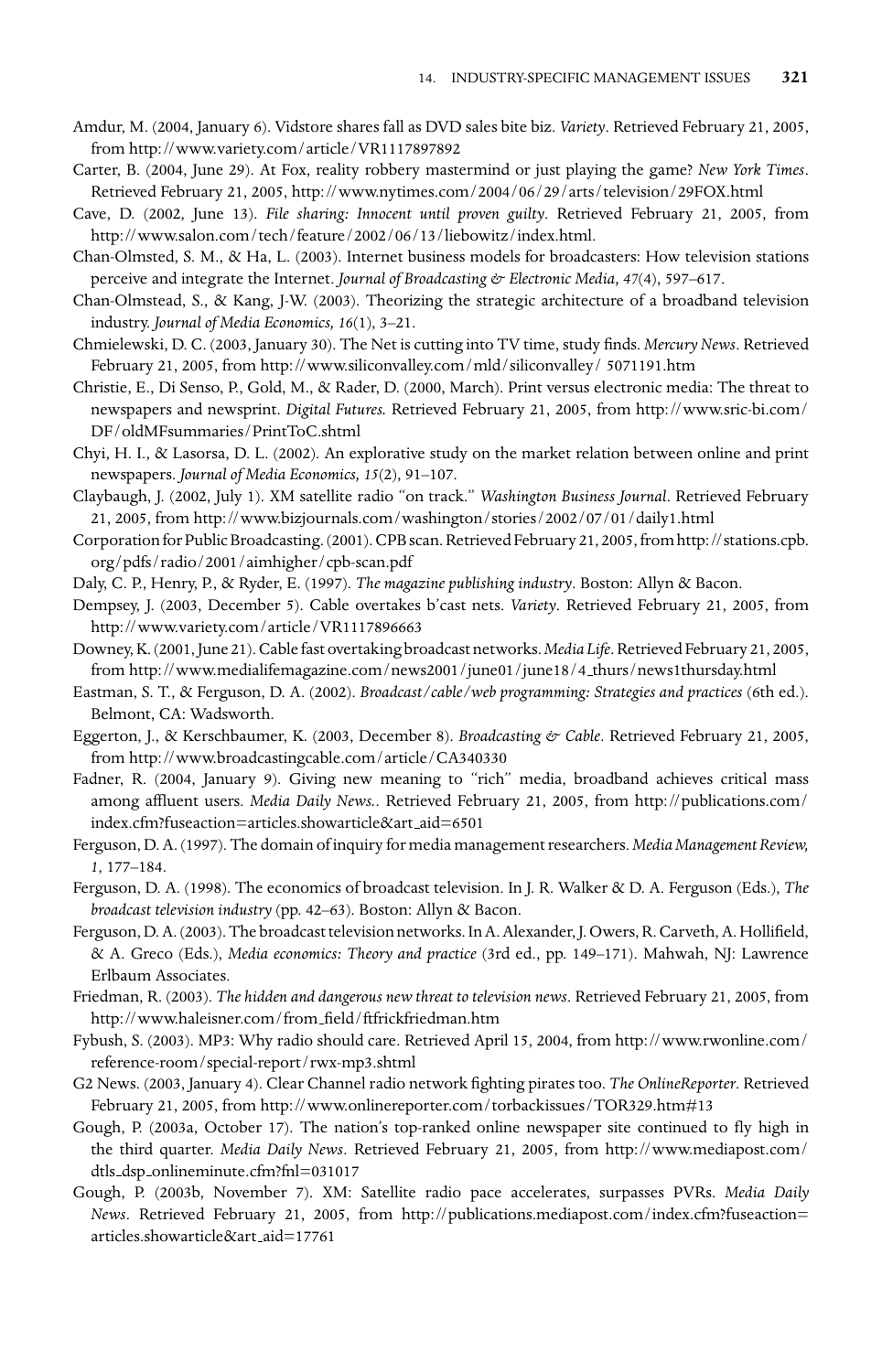- Graser, M. (2003, December 7). Coming DVD recorders will speed copying. *Variety*. Retrieved April 15, 2004, from http://www.variety.com/ev article/VR1117896688
- Graybow, M. (2003, October 16). Tribune, NY Times earns slip as newsprint costs rise. *Forbes*. Retrieved February 21, 2005, from http://www.forbes.com/business/newswire/2003/10/16/rtr1111934.html
- Greco, A. N. (2004). The economics of books and magazines. In A. Alexander, J. Owers, R. Carveth, A. Hollifield, & A. Greco (Eds.), *Media economics: Theory and practice* (3rd ed., pp. 127–147). Mahwah, NJ: Lawrence Erlbaum Associates.
- Haley, K. (2003, November 24). New strategies target faster growth for '04. *Broadcasting & Cable*. Retrieved February 21, 2005, from http://www.broadcastingcable.com/article/CA337601
- Hazlett, T. (2001, November). *The U.S. digital TV transition: Time to toss the Negroponte switch*. (Working Paper 01-15). Washington, DC: AEI-Brookings Joint Center for Regulatory Studies. Retrieved February 21, 2005, from http://www.aei.brookings.org/publications/working/working 01 15.pdf
- Heaton, T. (2003, September 29). Technology is not the enemy. *TV News in a Postmodern World*. Retrieved February 21, 2005, from http://donatacom.com/papers/pomo5.htm
- Higgins, J. M. (2003a, August 25). DBS customers happier than cable users. *Broadcasting & Cable*. Retrieved February 21, 2005, from http://www.broadcastingcable.com/article/CA318497
- Higgins, J. M. (2003b, November 10). A pause in consolidation. *Broadcasting & Cable*. Retrieved February 21, 2005, from http://www.broadcastingcable.com/article/CA334596
- Higgins, J, M, (2003c, December 22). Fast forward. *Broadcasting & Cable, 133*(51), 1, 22.
- Higgins, J. M. (2004a, January 5). Cable cash flow flows. *Broadcasting & Cable, 134*(1), 33.
- Higgins, J. M. (2004b, January 5). TiVo's got a gun. *Broadcasting & Cable*, 134(1), 32.

Jankowski, G. F., & Fuchs, D. C. (1995). *Television today and tomorrow*. New York: Oxford University Press.

- Jessell, H. A. (2004, January 5). Dotcom redux. *Broadcasting & Cable, 134*(1), 32.
- Kagan, P. (2003). *Radio financial databook 2003.* Retrieved February 21, 2005, from http://www.kagan. com/cgi-bin/pkcat/rfd03 toc.html
- Karrfalt, W. (2003, November 24). Local people meters, headed for more cities, have changed the game in Boston. *Broadcasting & Cable*. Retrieved February 21, 2005, from http://www.broadcastingcable.com/ article/CA337604
- Kerschbaumer, K. (2001, January 29). Get serious about piracy. *Broadcasting & Cable*. Retrieved February 21, 2005, from http://www.broadcastingcable.com/article/CA61197
- Knowledge Networks, Inc. (2004, June 30). 2004 ownership and trend report. In *The Home Technology Monitor* (pp. 1–20). Cranford, NJ: Author.
- Lacy, S., Coulson, D. C., & Cho, H. (2002). Competition for readers among U.S. metropolitan, nonmetropolitan, daily, and weekly newspapers. *Journal of Media Economics, 15*(1), 21–40.

Lafayette, J. (2004). ABC makes the case for broadcast. *TV Week*. Retrieved April 15, 2004, from http://www.tvweek.com/topstorys/011204abc.html

- Lavine, J. M., & Wackman, D. B. (1988). *Managing media organizations: Effective leadership of the media*. New York: Longman.
- Lagorce, A. (2003, October 15). Magazines turn to TV for inspiration. *Forbes*. Retrieved February 21, 2005, from http://www.forbes.com/home europe/2003/10/15/cx al 1015magazines.html
- Martin, H. J. (2003, August). *Some effects from horizontal integration of daily newspapers on markets, prices, and competition*. Paper presented to the annual meeting of the Association for Education in Journalism and Mass Communication, Kansas City.
- Mandese, J. (2004, July 1). Universe collapses: Well, TV's, anyway. *MediaDailyNews*. Retrieved April 15, 2004, from http://www.mediapost.com/dtls dsp news.cfm?newsID=257842
- McCarthy, M. (2003, October 26). "24" includes 6-minute film-ercial. *USA Today*. Retrieved February 21, 2005, from http://www.usatoday.com/money/advertising/2003-10-26-ford x.htm
- McClellan, S. (2003a, September 29). Will TiVo kill television, or are viewers too lazy to zap? *Broadcasting & Cable*. Retrieved February 21, 2005, from http://www.broadcastingcable.com/article/CA325815
- McClellan, S. (2003b, October 27). The venerable AP is mulling new Curley cues. *Broadcasting & Cable*. Retrieved February 21, 2005, from http://www.broadcastingcable.com/article/CA331482
- McConnell, B. (2003, December 31). Former FCC chief touts "big broadband." *Broadcasting & Cable*. Retrieved February 21, 2005, from http://www.broadcastingcable.com/article/CA372489